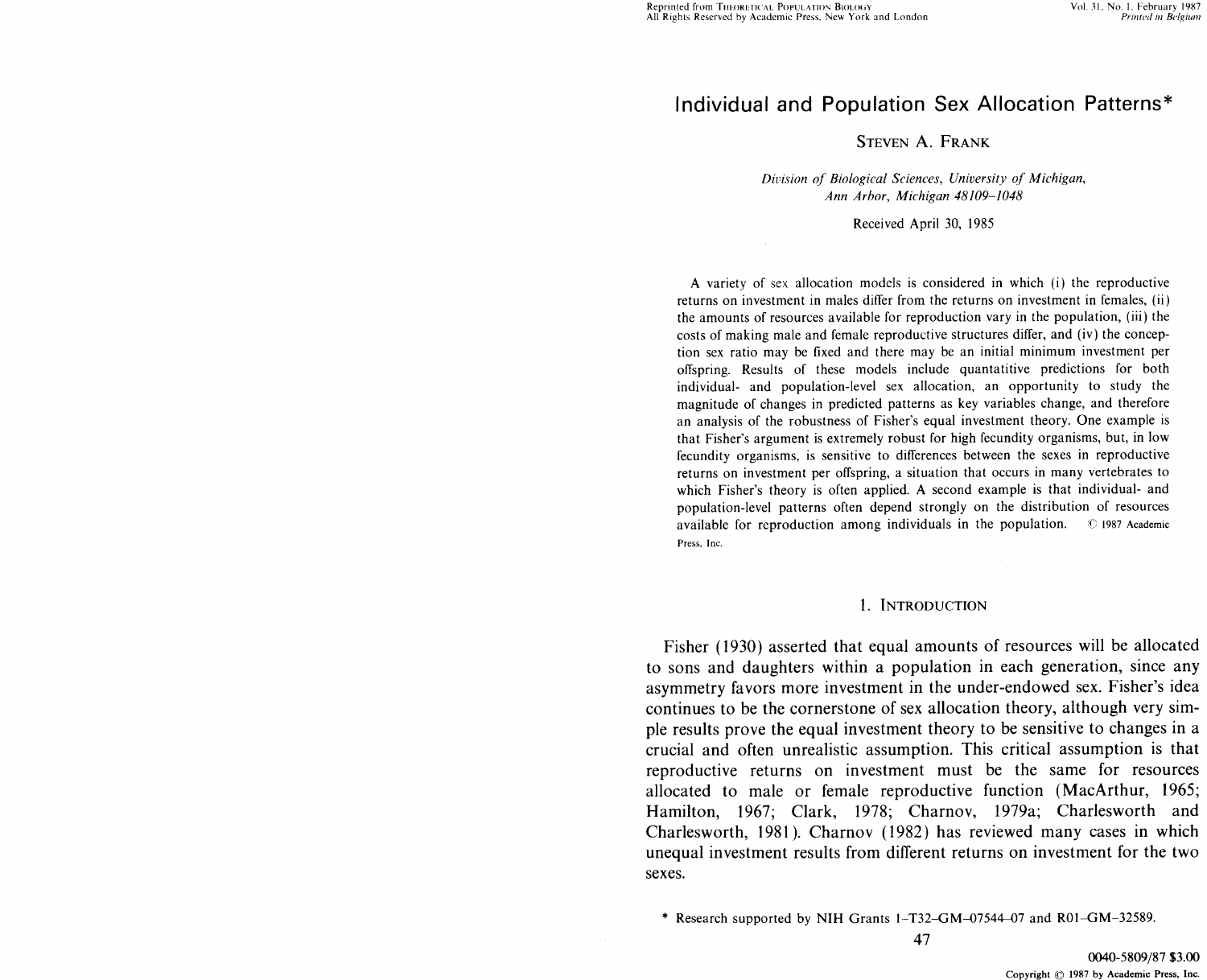The current theory for different returns between the sexes deals only with special cases. Also, no general approach exists for predicting individual and population sex allocations when there is variation among individuals in resources available for reproduction. Here I subsume and extend previous work with a simple and general formulation, which yields more realistic quantitative predictions. Three new outcomes of this general approach are that individual and population sex allocations often depend strongly and in a non-intuitive way on the shape of the distribution of resources among individuals, that the robustness of Fisher's equal investment theory can be analyzed in a wide variety of situations, and that several remaining weaknesses of the current theory can be made explicit.

I begin by deriving a general result for the population allocation ratio from the shapes of the male and female return functions (see Charnov, 1979a; Charlesworth and Charlesworth, 1981 for special cases), and then present a general solution for the case in which individuals have different amounts of resources to invest, and can adjust their allocation ratios according to the resources available to them. These problems will first be considered with *total* reproductive returns as a function of *total* investment in males and females per investment interval, where individuals may have different amounts of resources available to invest. I then consider the problems that arise when individuals can vary the amount of investment *per offspring (i.e.,* how to package investment into discrete units), and also when the sex ratio at conception is fixed (Maynard Smith, 1980), or when there is a fixed minimum investment per sex (Heath, 1977). In the discussion I use the insight generated by this group of models to consider how the problem of defining an "investment period" affects predicted allocation patterns, and when it is necessary to analyze investment per offspring versus total investment per sex.

For any particular case the models here allow one either to examine the magnitude of changes in predicted patterns as functions of changes in key variables, or else they suggest ways in which to construct appropriate models. The work presented here is based on a number of separate studies of narrow special cases which will be referred to later. As far as I know, this is the first attempt to generalize these separate problems within a formal quantitative structure.

I will assume autosomal control of the sex ratio and additive gene action, and will often present the argument in the form of the mother's reproductive success as a function of her allocation ratio in sons and daughters. The syntheses of Charnov (1982) and Bull (1983) show that there are only a few minor differences in the argument, if any at all, when the organism is hermaphroditic, when sex (gender) is environmentally determined, or when the father partly or completely controls the allocation ratio.

## 1.1. *Review of Sex Allocation Algebra*

The models will be constructed by searching for the sex allocation phenotype that maximizes the relative reproductive success of the individual that controls the allocation ratio. This approach is common in the sex ratio literature, originating with Shaw and Mohler (1953). Charnov (1982) reviews the history of this approach for sex ratios, and Maynard Smith (1982) and Grafen (1984) discuss the relationship between phenotypic (ESS) and genetic models. Taylor (1985) compares the Shaw—Mohler approach with other mathematical methods for the study of sex allocation. By making four assumptions, results derived by the phenotypic method are usually the same as results obtained from genetic models. These assumptions are (reviewed by Charnov, 1982) (i) large population size, (ii) random mating, (iii) no within-sex competition for a limited resource, and (iv) control of the sex allocation ratio by additive gene action at a single autosomal locus in a diploid organism. See Uyenoyama and Bengtsson (1979, 1981, 1982), Eshel and Feldman (1982a, b), and Taylor (1985), for further discussion of genetic and phenotypic sex ratio models.

Assume that mothers control the allocation of resources to sons and daughters. The expected relative reproductive success for the ith mother of a large population can be written as a function of the fraction of resources allocated to sons,  $x_i$ , and the fraction allocated to daughters,  $1 - x_i$  (Shaw and Mohler, 1953; MacArthur, 1965). Let the reproductive returns on male investment be  $f(x_i)$ , and returns on female investment be  $g(1-x_i)$ . Then the relative reproductive value of male investment for the ith mother is  $f(x_i)/E[f(x_i)]$ , where the denominator is the expectation over all mothers in the population. Likewise, relative returns on female investment are  $g(1-x_i)/E[g(1-x_i)]$ . So, relative reproductive success of the *i*th mother is

$$
w_i = \frac{f(x_i)}{E[f(x_i)]} + \frac{g(1 - x_i)}{E[g(1 - x_i)]}
$$
(1)

or

$$
w_i = f(x_i) \left( \frac{E[g(1-x_i)]}{E[f(x_i)]} \right) + g(1-x_i).
$$
 (2)

Equation (1) is the standard form of the Shaw—Mohler (1953) equation, where population fitness  $E(w_i)$  is always 2, independent of the individual allocation ratios  $(x_i: 1-x_i)$ . Relative fitness of the *i*th mother in the population is the same for Eqs. (1) and (2), but  $E(w_i)$  for (2) is  $2E[g(1-x_i)],$ which is sometimes useful, since population fitness will usually depend on the total reproductive value of the females in the population, when there is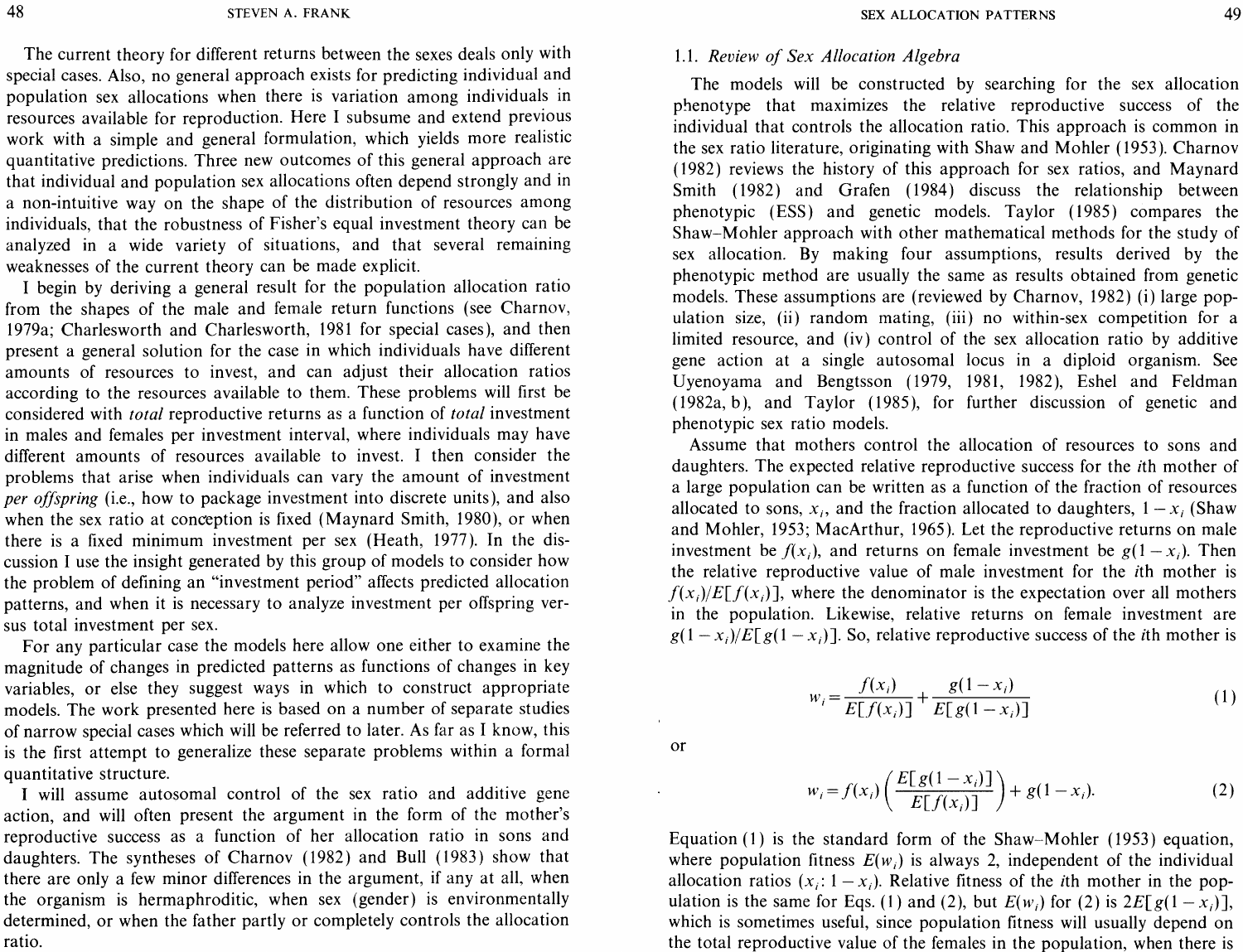no paternal investment except gametes. Equation (2) is also useful, since it defines reproductive returns for male investment as value of sons,  $f(x_i)$ , times average mating success,  $E(g)/E(f)$ , and this allows reproductive returns for males and females to be compared on the same scale (f and *g* have arbitrary scales and are not generally comparable). This standardization to a common metric will be used to generate comparisons of male and female return curves on the same set of axes.

If an equilibrium exists, it will occur at the values of  $x_i$  and  $1-x_i$  that maximize  $w_i$  (MacArthur, 1965). There are several equivalent ways of going about this, and I have chosen a method that is useful for models developed below. The maximum of *w<sub>i</sub>* occurs where  $f(x_i)/E[f(x_i)]$  is a maximum with respect to *x<sub>i</sub>* and simultaneously  $g(1-x_i)/E[g(1-x_i)]$  is a maximum with respect to  $1-x_i$ , subject to the obvious constraint that  $x_i + (1 - x_i) = 1$ . Following through one obtains MacArthur's (1965) general result

$$
\frac{f'(x^*)}{f(x^*)} = \frac{g'(1-x^*)}{g(1-x^*)}
$$
\n(3)

which is a standard sort of marginal value result from classical economic theory. When returns are linear for both sons and daughters,  $f(x^*) = x^*$ and  $g(1-x^*)=1-x^*$ , hence  $x^*=\frac{1}{2}$ . Here all individuals (i) have the same amount of energy to invest and (ii) all invest  $x^*$  in males at equilibrium, so individual- and population-level investment is the same. These two assumptions will be relaxed later.

#### 1.2. *Generating Shapes for the Return Functions*

There is no particular reason why the returns on male and female investment must be either linear or equal. The three basic shapes shown in Fig. 1 describe other likely sorts of return functions. For example, the



FIG. 1. Shapes for reproductive returns for one sex as a function of investment in that sex. *A,* low investment on one sex yields relatively low reproductive returns for that sex, while in *B* low investment yields relatively high returns. An example of S-shaped returns, as in *C,* would be investment in males in a sexually dimorphic polygynous ungulate.

diminishing returns in Fig. 1B describe the value of investment in sons when there is local competition for mates (Hamilton, 1967). The S-shaped curve in Fig. 1C describes the return function on male investment for most low fecundity polygynous species, since weak males rarely reproduce while strong males often sire several broods. Additional biological interpretations of return function shapes for each sex can be found in Charlesworth and Charlesworth (1981) and Charnov (1982).

Ideally, the form of the return function would allow  $x^*$  to be calculated directly for any of these shapes. The cumulative distribution function (CDF) of the beta probability density function (PDF) has this generality. The CDF for a beta distribution is

$$
f(x) = \frac{\Gamma(s+t)}{\Gamma(s)\Gamma(t)} \int_0^x y^{s-1} (1-y)^{t-1} dy, \qquad s, t > 0, 0 \le x \le 1
$$
  

$$
\Gamma(r) = (r-1)\Gamma(r-1) = \int_0^{\infty} y^{r-1} e^{-y} dy,
$$
 (4)

where  $\Gamma(r)$  is the gamma function, sometimes referred to as the "generalized factorial function," since if *r* is a positive integer,  $\Gamma(r) = (r - 1)!$ . *s* and *t* are parameters that determine the shape of the function (Fig. 2).

# 2. POPULATION ALLOCATION UNDER NONLINEAR RETURNS

#### 2.1. *Nonlinear Returns on Male Investment*

A model is studied in this section in which the shapes of the male and female return functions differ, each individual in the population has the



FIG. 2. Shapes for reproductive returns described by the parameters *s* and *t,* from Eq. (4).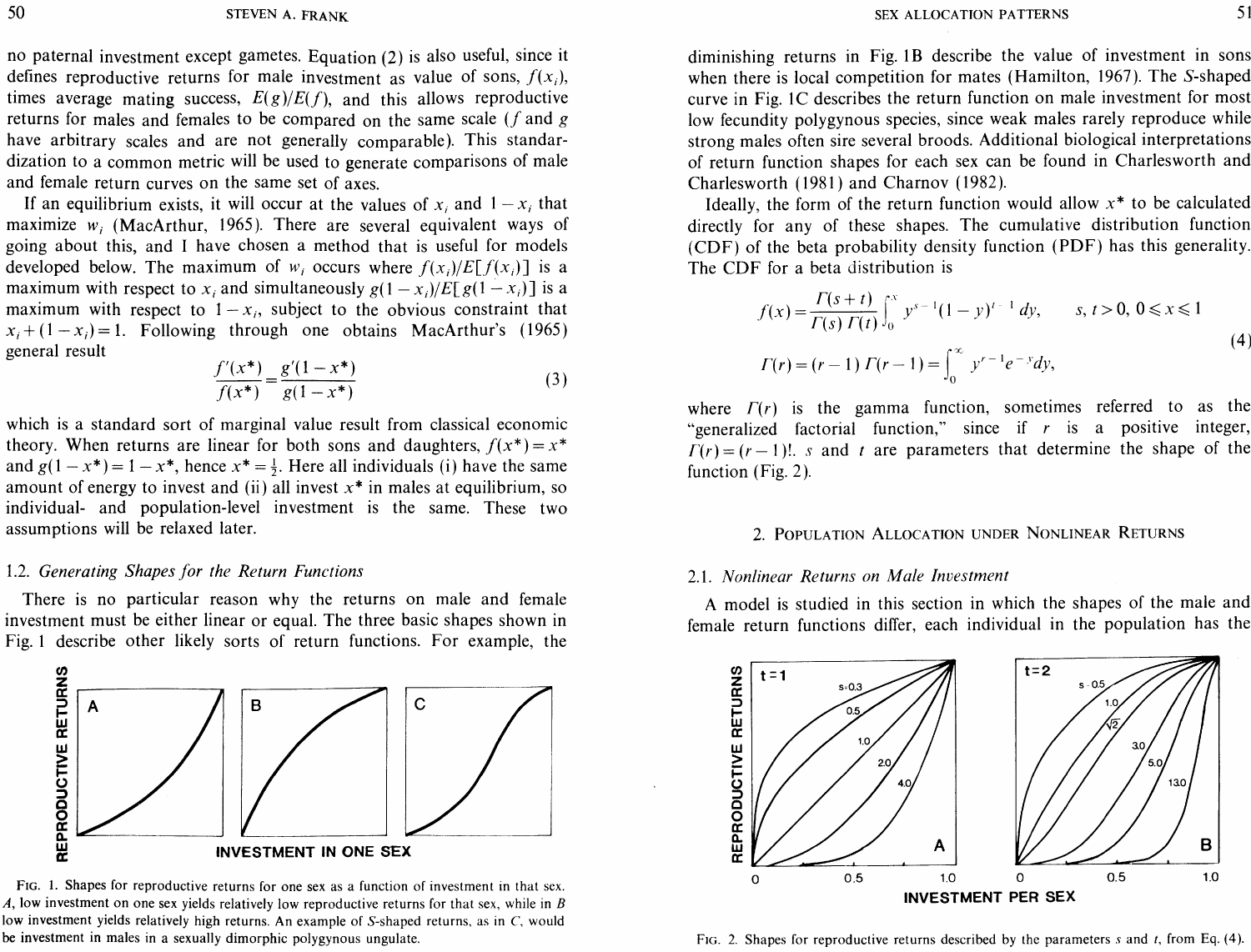same amount of resources to invest, and each is constrained to invest the same proportion of resources into males and females. Preventing variation among individuals makes this model unrealistic, but there are two reasons for beginning with this example. First, this is the only case for which a reasonably complete study has been made of population allocation under differing return functions (Charnov, 1979a, b), so beginning with this situation allows us to put the present paper into the context of previous work. Second, the development of more realistic models is made easier by beginning with a simple and familiar case, and then relaxing offending assumptions sequentially.

The effect of nonlinear returns on the allocation ratio can be illustrated most easily by assuming linear returns for one sex, and nonlinear returns for the other, so let  $g(1-x_i) = 1-x_i$ ; i.e., reproductive returns increase linearly with female investment. (Cases in which returns are nonlinear for both sexes can be handled in a straightforward, although more tedious, manner. See the Appendix.)

 $f'(x^*)$  can be written directly from Eq. (4), since it is the PDF of the beta function

$$
f'(x^*) = \frac{df(x^*)}{dx^*} = \frac{\Gamma(s+t)}{\Gamma(s)\,\Gamma(t)}\,(x^*)^{s-1}(1-x^*)^{t-1}.\tag{5}
$$

Substituting into Eq. (3),

$$
\frac{(x^*)^{s-1}(1-x^*)^{t-1}}{\int_0^{x^*} y^{s-1}(1-y)^{t-1} dy} = \frac{1}{1-x^*}, \qquad s, t > 0.
$$
 (6)

When both *s* and *t* are not integers, the algebra is messy but tractable. For simplicity, *t* will be constrained to integer values, since a rich array of shapes can be generated for these values of *t,* sufficient to describe nearly all realistic situations. If *t* is a positive integer, the binomial expansion can be used to simplify  $(1-x^*)^{t-1}$  and  $(1-y)^{t-1}$ . For example,

$$
(1-y)^{t-1} = \sum_{i=0}^{t-1} (-1)^i y^i, \qquad t = 1, 2, 3, \dots \tag{7}
$$

Using the binomial expansion, Eq. (6) can be written as a polynomial in  $x^*$ 

$$
\left\{\sum_{i=1}^{t} (-1)^{i} (x^{*})^{i} {t-1 \choose i-1} \left( \frac{i+t(i+s-1)}{i(i+s-1)} \right) \right\} + 1 = 0
$$
  
s > 0, t = 1, 2, 3,..., 0 \le x^{\*} \le 1 (8)  

$$
{t-1 \choose i-1} = \frac{(t-1)!}{(t-1)!(i-1)!}.
$$

Local stability of the equilibrium against invasion by a rare mutant can be checked with the second derivative, yielding the conditions:

(i) 
$$
s + t > 2; s \neq 1; t \neq 1
$$
,  $x^* > \frac{s-1}{s+t-2}$   
\n(ii)  $s + t < 2; s \neq 1; t \neq 1$ ,  $x^* < \frac{s-1}{s+t-2}$   
\n(iii)  $s = 1$ ,  $t > 1$   
\n(iv)  $t = 1$   $s < 1$ .

In all four cases,  $x^*$  is a global maximum over the interval  $[0, 1]$  if and only if  $x^* < \frac{1}{2}$ , and is a local, but not global, maximum when  $x^* > \frac{1}{2}$ . These results will be illustrated for the cases  $t = 1, 2$ . Charnov (1979a) has also developed a complete study of the case  $t=1$ . When  $t=1$  and  $s<1$ ,  $x^* = s/(s + 1)$  (Charnov, 1979a). Shapes of the return function on male investment are shown in Fig. 2A.

In general the equilibrium occurs where the slope of the tangent to the returns on male investment,  $f'(x^*)[g(1-x^*)/f(x^*)]$  (male returns include expected breeding success,  $E(g)/E(f)$ , is the same as the slope of the tangent to returns on female investment,  $g'(1 - x^*)$  [see Eq. (3)]. In the cases examined here both of these slopes are 1, since  $g(1-x) = 1-x$  and therefore  $g' = 1$ .

When  $t = 2$ , we obtain the equilibrium

$$
x^* = \frac{(2s+1)(s+1) - \sqrt{(5s+1)(s+1)}}{2s(s+2)}
$$
(10)

which is a global maximum for  $s < \sqrt{2}$  (i.e., whenever  $x^* < \frac{1}{2}$ ), and is a which is a global maximum for  $s < \sqrt{2}$  (i.e., whenever  $x^* < \frac{1}{2}$ ), and is a local, but not global, maximum for  $\sqrt{2} < s < 3$ . Shapes for the return functions on male investment are presented in Fig. 2. When  $s < \sqrt{2}$ , is a global maximum, the equilibrium again occurs where the tangent to the male return function has the same slope as the linear returns on female investment.

When  $s > \sqrt{2}$ , no monomorphic equilibrium exists. A full analysis of this region under a variety of assumptions about genetic control might prove interesting.

# 2.2. *Nonlinear Returns on Female Investment*

All the above results can also be applied when the return function for males and females are switched by replacing  $1 - x^*$  with  $z^*$ , and  $x^*$  with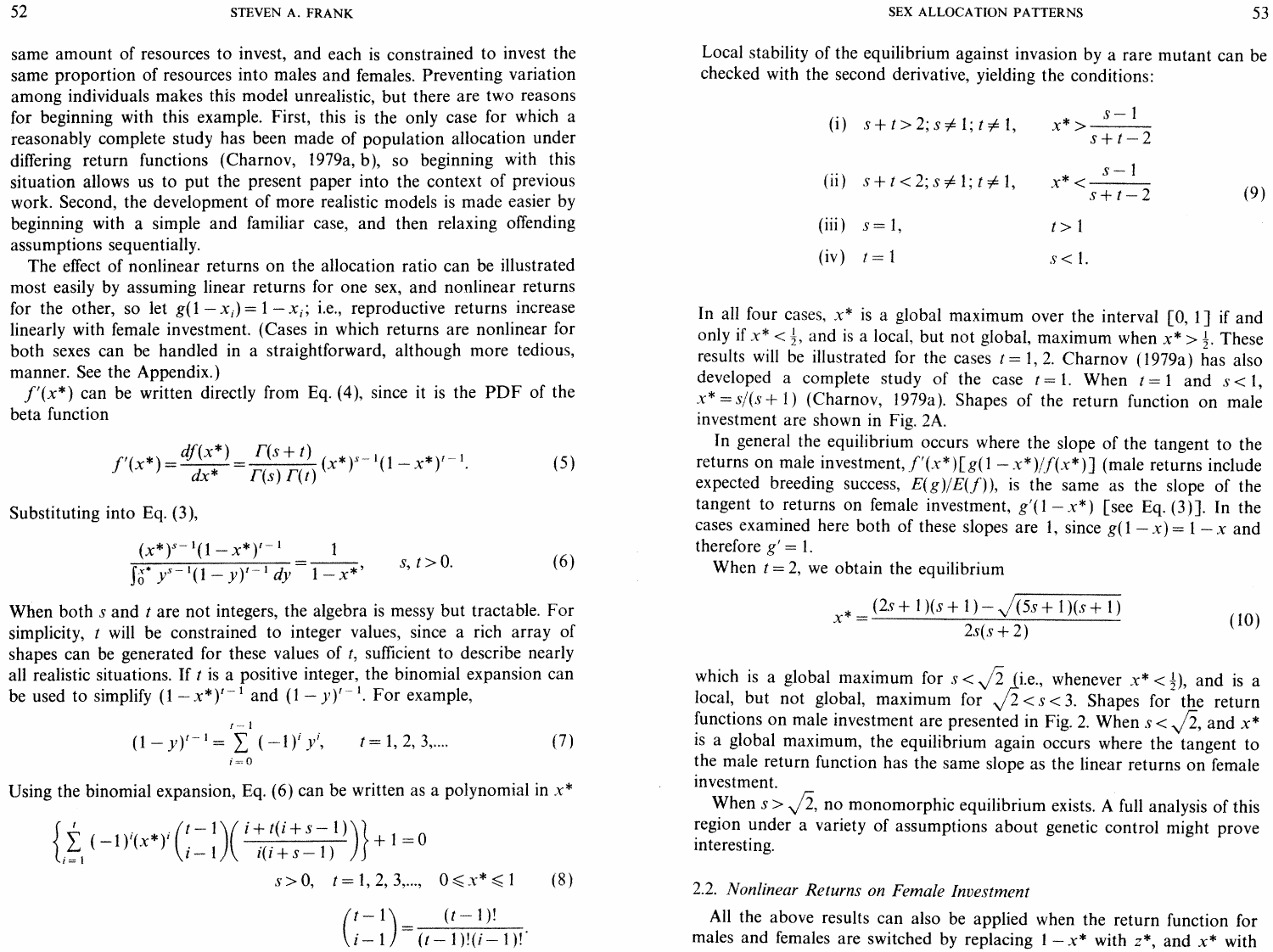$1-z^*$ . Assuming returns on female investment are nonlinear and returns on male investment are linear, and substituting into Eq. (3), one obtains,

$$
\frac{1}{1-z^*} = \frac{g'(z^*)}{g(z^*)}
$$
\n(11)

which is analogous to Eq. (6). For example, if  $g(z^*)$  is the CDF of a beta distribution [see Eq. (4)] with parameters  $t = 1$ ,  $s < 1$ , then  $z^* = 1 - x^* = s/(s + 1).$ 

#### 3. ALLOCATION WHEN RESOURCES VARY AMONG INDIVIDUALS

The above models assume (i) that each individual has the same amount of resources to invest and (ii) that at equilibrium every individual will invest the same proportion of resources in males and females. These two assumptions are clearly unrealistic. Trivers and Willard (1973) were the first to note that in polygynous mammalian species, returns on male investment differ from returns on female investment, and that this may affect sex ratio patterns.

To fix ideas, consider the example of parasitic wasps discussed in detail by Charnov *et al.* (1981). A female *Lariophagus* lays a single egg on each weevil larva that it encounters. The size of the larva is probably a good measure of the amount of resources available to the mother in each independent investment period, since offspring size is associated with larval host size. This allows us to equate in a realistic way total investment per independent investment period with investment per offspring. In general, the model developed in this section applies only to total investment per investment period. A model that considers both investment per individual and total investment per period is developed later, and the difficulties that may arise when considering how to define properly independent investment periods will also be discussed.

Returning to this wasp example, there is reason to believe that female fecundity increases with size faster than does the expected number of matings increase with size for males (Charnov *et al.,* 1981). Hence we know that there is a measurable resource distribution—size of hosts—and that the shapes of the return functions differ between the sexes. Charnov *et al.* (1981) found that the wasps adjust their sex ratio according to the relative sizes of the hosts available: on relatively large hosts the wasps tended to produce more daughters, and on relatively small hosts they tended to produce more sons. It was also shown that a host of particular size may be treated as large if most other hosts are smaller, or small if most other hosts are larger. Charnov *et al.* (1981) analyze their data in light of the qualitative predictions of the Trivers-Willard theory.

No general quantitative models exist that predict both the individual and population allocation ratios, given the distribution of resources among individuals and the shapes of the return functions for male and female investment, although Charnov (1979b) and Bull (1981) have described some unrealistically simple cases, and Charnov *et al.* (1981) indicated qualitatively how the problem might be approached. A general quantitative model is readily obtained by extending the techniques used in Section 2. The main value of such a model is that it allows one to explore the magnitude of predicted individual and population sex allocation changes as functions of changes in resource distribution and return curve shapes.

Let the *i*th individual in the population have  $k_i$  units of resources to invest, and let the units be standardized so that  $0 < k \leq 1$  for all i. As before, let  $x_i$  be the proportion of resources that the *i*th individual allocates to males, and  $1 - x_i$  be the proportion allocated to females. Then the *i*th individual invests  $k_i x_i$  units of resources in males, and  $k_i(1-x_i)$  units in females, and the relative fitness *w,* can be written as

$$
w_i = \frac{f(k_i x_i)}{E[f(k_i x_i)]} + \frac{g[k_i(1-x_i)]}{E(g[k_i(1-x_i)])}.
$$

Maximizing *w*, with respect to  $k_i x_i$  and  $k_i(1-x_i)$  yields

$$
\frac{f'(k_i x_i^*)}{E[f(k_i x_i^*)]} = \frac{g'[k_i(1 - x_i^*)]}{E(g[k_i(1 - x_i^*))} \quad \text{for all } i.
$$
 (12)

It will again be assumed that returns are linear for female investment; and as before, the roles of males and females can be switched. With linear returns for females,  $g = k/(1 - x^*)$  and  $g' = 1$ , so Eq. (12) becomes

$$
f'(k_i x_i^*) \frac{E[k_i(1 - x_i^*)]}{E[f(k_i x_i^*)]} = 1 \quad \text{for all } i.
$$
 (13)

Once again, the equilibrium occurs where the slope of the tangent to the returns on male investment,  $f'[E(g)/E(f)]$ , equals the slope of the tangent to the returns on female investment, here  $g' = 1$ . To obtain a solution for particular assumptions, we need to specify a probability (frequency) distribution for the amount of resources,  $k_i$ , available to each individual. It is again convenient to use a beta distribution to describe shapes, in this case for the shapes of the frequency distribution (PDF) of resources rather than for the reproductive return curves described by the CDF. Let  $k_i$ , be the PDF of a beta distribution with parameters  $a, b > 0$ .

$$
h(k_i) = \text{Prob}(k_i = y) = \frac{\Gamma(a+b)}{\Gamma(a)\,\Gamma(b)} \, y^{a-1} (1-y)^{b-1}, \qquad 0 \le k_i \le 1. \tag{14}
$$

The mode of this distribution is at  $(a-1)/(a+b-2)$ . See Fig. 3 for shapes.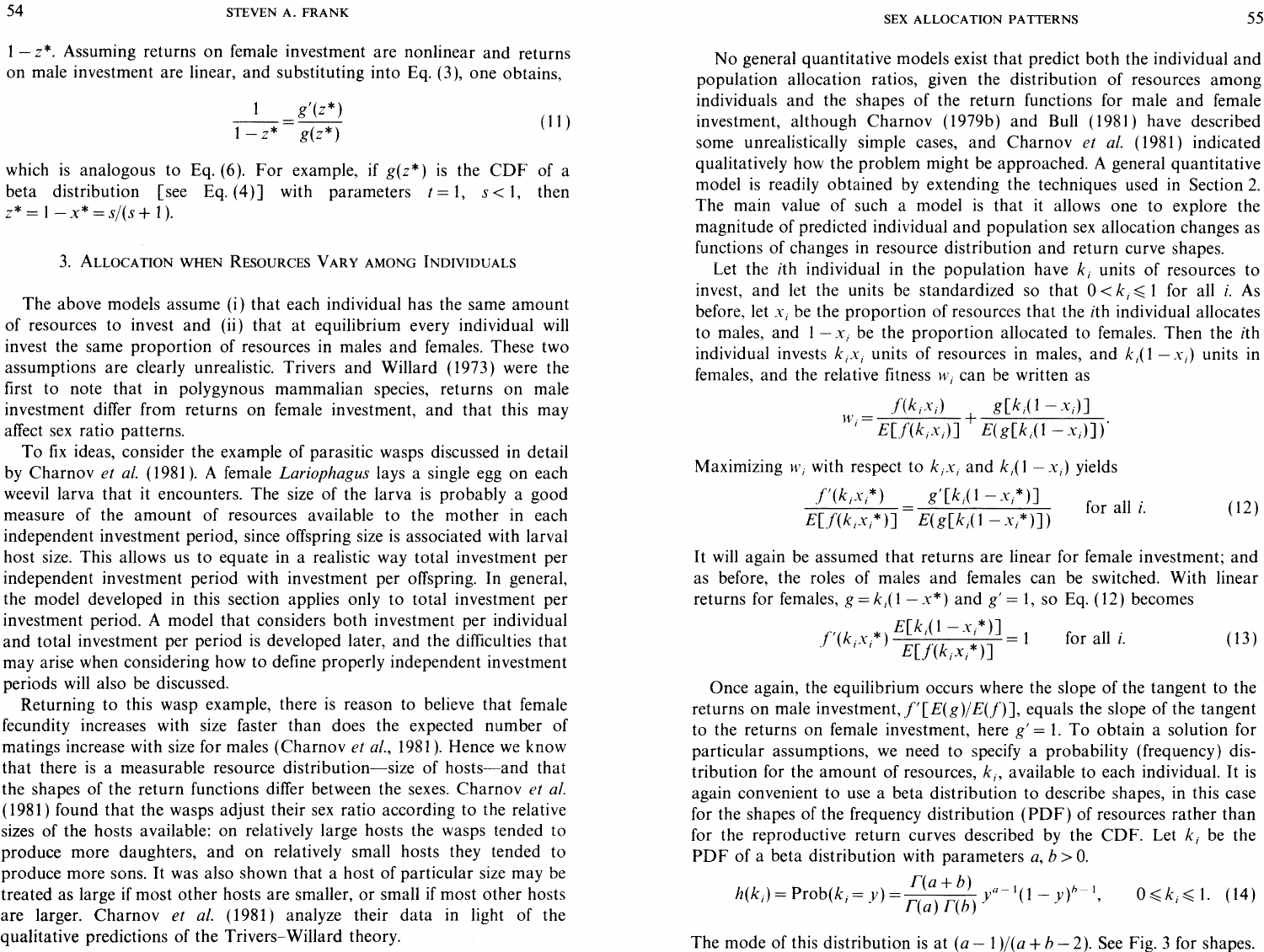FIG. 3. Frequency distributions for amount of resources per individual,  $k_i$ , described by parameters *a* and *b*; solid curve,  $a = b = 1$ ; dashed curve,  $a = b = 2$ ; dot-dash curve,  $a = 2$ , *b* = 4. The mode is at  $(a-1)/(a+b-2)$ . See Eq. (14).

I will consider separately the three shapes for the male return function (Figs. 1A–C). Let  $f(k, x_i)$  be the CDF of a beta distribution, as in Eq. (4), and with  $t = 1$  and  $s > 1$  (Fig. 2A). This gives the shape with an increasing slope shown in Fig. 1A. From the shape of the male return function, a reasonable conjecture is that at equilibrium, the set  $\{x_i^*\}$  is such that

$$
k_i x_i^* = \begin{cases} 0 & k_i < \lambda \\ k_i & k_i > \lambda, \end{cases} \quad 0 \le \lambda \le 1,
$$
 (15)

or that an individual produces all females when its resource level is less than  $\lambda$ , and all males if available resources are greater than  $\lambda$ , as suggested by Charnov (1979b) and Bull (1981). The population allocation ratio, *x\*,* for a large population is

$$
x^* = E(k_i x_i)/E(k_i)
$$
  
= 
$$
\left(\int_{\lambda}^{1} k_i h(k_i) dk_i\right)/E(k_i).
$$
 (16)

Individual fitness,  $w_i$ , from Eq. (2) is now

$$
w_i(k_i x_i) = f(k_i x_i) \frac{E[k_i(1-x_i)]}{E[f(k_i x_i)]} + k_i(1-x_i). \tag{17}
$$

At equilibrium, for each *i,*

$$
w_i(k_i x_i^*) \geq w_i(k_i x_j) \qquad \text{for all } x_j \neq x_i^* \tag{18}
$$

*57*

$$
\begin{cases}\nk_i, & k_i < \lambda \\
f(k_i) E[k_i(1-x_i)]\n\end{cases}
$$
\n(19a)

$$
w_i(k_ix_i) = \begin{cases} \frac{f(k_i) E[k_i(1 - x_i)]}{E[f(k_i x_i)]}, & k_i > \lambda \\ \end{cases}
$$
 (19b)

$$
\begin{cases} k_i = \frac{f(k_i) E[k_i(1-x_i)]}{E[f(k_i x_i)]}, & k_i = \lambda. \end{cases}
$$
 (19c)

Equation (19c) can be used to solve for  $\lambda$  for any distribution f that is concave up (Fig. 1A). Here I continue to illustrate the general results with beta distributions, in order to gain some feeling for the quantitative effects of particular assumptions.

To solve, we need to specify the shape of the resource distribution function,  $h(k_i)$ . I illustrate the method first for  $a = b = 1$  (the uniform distribution), and then for  $a = b = 2$  (see Fig. 3). Since  $t = 1$ , we have from Eq. (4),  $f(k_ix_i)=(k_ix_i)^s/s$ , and since  $a=b=1$ ,  $h(k_i)=1$ , so

$$
E[(k_i x_i)^s] = \int_0^1 (k_i x_i)^s h(k_i) dk_i = \int_{\lambda}^1 (k_i)^s dk_i
$$
  
= 
$$
\frac{1 - \lambda^{s+1}}{s+1}.
$$
 (20)

Substituting into Eq. (19c) yields

$$
\lambda = \frac{(\lambda^s/s)(\lambda^2/2)}{(1-\lambda^{s+1})/[s(s+1)]}.
$$

Solving,

$$
\lambda = \left(\frac{2}{s+3}\right)^{1/(s+1)}, \qquad s > 1.
$$
 (21)

So, when  $k_i < \lambda$ ,  $x_i^* = 0$ , and when  $k_i > \lambda$ ,  $x_i^* = 1$ . The population allocation ratio is, from Eq. (16),  $x^* = 1 - \lambda^2$ . These results are presented in Fig. 4.

When  $k_i$  has the distribution defined by  $a = b = 2$  (Fig. 3), the result is shown in Fig. 4, and takes the form

$$
3(s+2)(s+7)\lambda^{s+3}-4(s+5)(s+3)\lambda^{s+2}+12=0.
$$
 (22)

*Note that both*  $x^*$  *and*  $\lambda$  *change as the shape of the resource distribution curve changes, even when the resource curves have the same mean and median, as for*  $a = b = 1$  *versus*  $a = b = 2$  *(Fig. 4).* 

For the case  $t = 1$ ,  $s < 1$ , there are diminishing returns on male investment (Figs. 1B and 2B). From Eq. (13) it can be seen that if  $f'(k,x^*)$ 

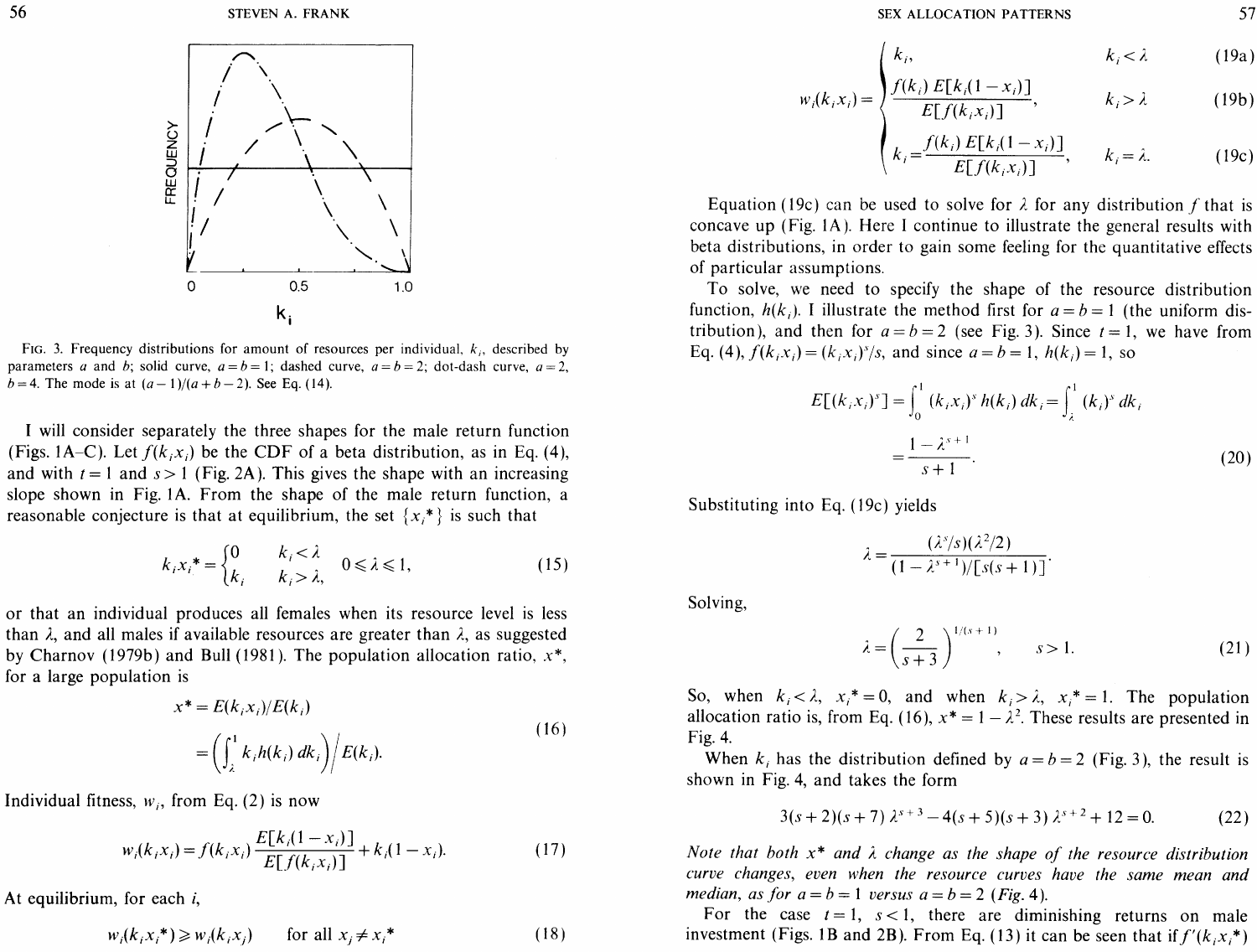

FIG. 4. Population and individual sex allocations when resources vary among individuals, with  $t = 1$ . *A*, the stable population ratio,  $x^*$ , as a function of the shape of the resource distribution curve described by *a* and *b,* and the shape of the reproductive returns curve on male investment, described by *s* and *t. B*, the point of sex change,  $\lambda$ , where individuals with  $k \geq \lambda$ invest entirely in daughters, and with  $k_i > \lambda$  invest entirely in sons. Note that both  $x^*$  and  $\lambda$ depend on the shape of the resource distribution curve, even when different distributions are symmetric and have the same mean and median, as with  $a = b = 1$  versus  $a = b = 2$ .

is uniquely invertible, then  $k_i x_i^* = k_i x_i^*$  for all *i*, *j*. The slope of  $f(k_i x_i^*)$  is monotone decreasing for  $t = 1$ ,  $s < 1$ , so f' is uniquely invertible. If K is defined as the expected value of  $k_i$ , and we impose the restriction  $Kx_i \le k_i \le 1$  for all *i*, then  $k_i x_i = Kx^*$  for all *i*, and substituting into Eq. (13),  $x^* = s/(s + 1)$ , which is the same population allocation ratio as when  $k_i = 1$  for all *i* (see above). It can be shown that when  $k_i$  has a symmetric beta distribution, i.e.,  $a = b$ , then  $s/(2 + s) \le k_i \le 1$  is the necessary restriction on  $k_i$ , and  $K = (s + 1)/(s + 2)$ . These results are easily interpreted: at *Kx\** the tangent to the male return curve has the same slope as the linear returns on female investment, and the rate (slope) of increasing returns on male investment up to  $Kx^*$  are greater than for the constant rate for females, while the rate of increasing returns beyond  $Kx^*$  are less than for females. So the *i*th individual invests  $Kx^*$  in males, and  $k_i - Kx^*$ in females. If an individual is constrained to produce either all males or all females  $(x_i)$  is 0 or 1), then the population average result is the same as for the first case above, and Eqs. (21) and (22) apply. Such a constraint would result, for example, when gender is environmentally determined (Bull, 1983), so that an individual is predicted to become either a male or female depending on the relative amount of resources it has to invest in reproduction.

The fact that individuals are favored to produce a mixture of males and females when the slope of the return curve for one sex is monotonically decreasing (Fig. 1B) relative to linear returns for the other sex is analogous

The third and final case is where returns on male investment are described by an S-shaped curve (Fig. 1C). To illustrate, a family of S-shaped curves can be generated by setting  $t = 2$ , for all  $s \ge 3$  (Fig. 2B). An approximate solution can be obtained by following through the steps in Equations  $(15)$ – $(19)$ . The result is

$$
s(s+2)(s+3)(3s+24) \lambda^{s+4}
$$
  
-(s+2)(s+4)[12(2s+1)+(7s+3)(s+3)] \lambda^{s+3}  
+(s+1)(s+3)(s+4)[4(s+2)+12] \lambda^{s+2}-12(3s+4)=0,  
s \ge 3, 0 \le \lambda \le 1. (23)

As an example, let  $s = 3$ , which yields  $\lambda = 0.6356$  and a population allocation ratio,  $x^* = 0.4625$ . It is easy to show that this is a very good approximation, and that the approximations improve rapidly as *s* increases.

## 4. SUMMARY OF SECTIONS 2 AND <sup>3</sup>

In Section 2 it was assumed that each individual has the same amount of resources to invest, and the individual and population allocation ratios (which are identical) were presented as a function of the shapes of the male and female return functions. In Section 3 it was assumed that individuals have different amounts of resources to invest, and each individual adjusts its allocation ratio conditional on its available resources. The individual and population allocation ratios (which differ) were presented as functions of the shapes of the male and female return functions, and of the frequency distribution for the amount of resources available to each individual. These models make several assumptions that are unrealistic for many organisms. Models that are more flexible and realistic are presented in the next section.

#### 5. FIXED COSTS AND PACKAGING COSTS

In many organisms individuals may have only partial control over their allocation ratios. Organisms with heterogametic sex chromosomes are obvious examples (reviewed by Bull, 1983), since the conception ratio is partly or completely a random process that can be approximately described by a binomial distribution (e.g., in vertebrates, see Williams, 1979). Monoecious and hermaphroditic plants are two further examples, since a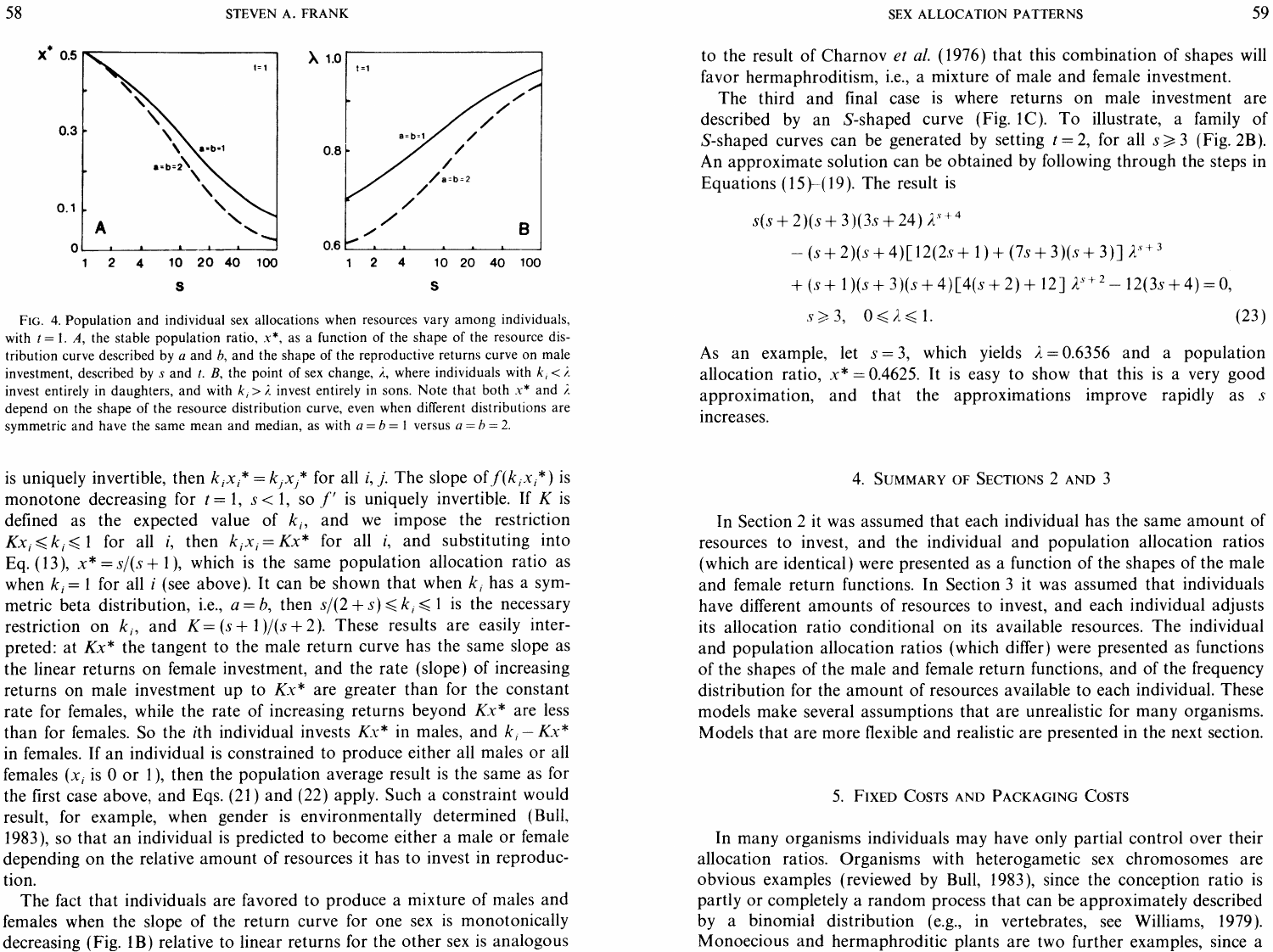plant may not be able to adjust the number of male flowers or flower parts, but may be able to vary allocation to each sex function. In each case a certain fixed amount of energy is allocated to both males and females, but these initial fixed investments are often too small for any returns to be realized without further investment. Heath (1977) has named initial investments in reproductive structures *fixed costs* for hermaphrodites. Here I adopt the additional phrase *packaging costs* for the minimum investment per offspring that cannot be reduced. Two examples of packaging costs are the cost of producing an egg in altricial birds, and the cost of producing a newborn in mammals, since in each case there are no reproductive returns without further investment. The important distinction between fixed and packaging costs is that the first is independent of the number of progeny produced (i.e., investment in reproductive structures), while the second increases linearly with number of eggs (or fetuses, new-borns, etc.). Under this general distinction, fixed costs for reproductive structures apply equally well to dioecious and hermaphroditic organisms.

The models considered so far have examined *total* reproductive returns on *total* male or female investment per investment period. (The important problem of defining "investment period" is examined more carefully in the Discussion.) In many circumstances there is no loss of generality when ignoring both fixed and packaging costs (Charlesworth and Charlesworth, 1981). In some situations, however, considering these initial investments leads to some interesting insights, and a general treatment also leads to firmer conclusions about the robustness of the simpler models.

In this section I first present a general model that incorporates packaging costs, then examine a more realistic case designed with low fecundity, heterogametic organisms in mind; a description that fits many warmblooded vertebrates. Finally, a situation incorporating fixed costs is modeled after an organism with environmental sex determination (Bull, 1983), in which the costs of reproductive structures differ between males and females.

### 5.1. *General Model for Packaging Costs*

The approach taken here is an extension of Maynard Smith's (1980) work on sex allocation with a fixed conception ratio. Maynard Smith studied the situation in which (i) the shapes of the return curves on total investment differ between the sexes, (ii) the conception ratio is fixed at unity, (iii) a certain amount of investment in each offspring is mandatory, after which the parent can adjust its total allocation to each sex, and (iv) each individual in the population has the same amount of resources to invest. I simplify his results by using the methods devised above for describing shapes of return functions, and generalize the model by (a) allowing the

amounts of resources available for reproduction to vary among individuals, (b) using the shapes of the return curves on investment *per offspring,* rather than on total investment, and (c) allowing the parent to adjust its allocation to each offspring, after the initial mandatory investment. Models considering variation in resources among individuals, and returns on adjustable investment per offspring rather than on total investment, are important extensions since these are common attributes of mammals, a group to which this sort of theory is often applied. My model also allows for the conception ratio to be different from unity. Interesting extensions not considered here include allowing the conception ratio to be stochastic, and allowing individuals to have different expected conception ratios according to the amount of resources available to them.

To begin, we need a more general form of Eq. (1), where *E,* is the expectation over *i,*

$$
w_i = \frac{\sum_{j=1}^{n_{mi}} f(x_{ij} + d)}{E_i[\sum_{j=1}^{n_{mi}} f(x_{ij} + d)]} + \frac{\sum_{j=1}^{n_i} g(z_{ij} + d)}{E_i[\sum_{j=1}^{n_{li}} g(z_{ij} + d)]},
$$
(24)

subject to the constraint that

$$
\sum_{j=1}^{n_{mi}} (x_{ij} + d) + \sum_{j=i}^{n_{fi}} (z_{ij} + d) = k_i
$$

or,  $x_i + z_j = k_i$ , where

 $w_i$  = expected reproductive success of *i*th mother,

 $k_i$  = total resources available to *i*th mother,

*d=* minimum investment per offspring,

 $n_{mi}$  = number of male progeny by *i*th mother,

 $x_{ii} + d$  = investment in *j*th son of *i*th mother,

 $n_{\hat{u}}$  = number of female progeny by *i*th mother,

 $z_{ii} + d$  = investment in *j*th daughter of *i*th mother,

 $x_i = \sum_{i=1}^{n_{\text{min}}} (x_{ii} + d)$ , the total investment in sons by the *i*th mother,

 $z_i = \sum_{j=1}^{n_b} (z_{ij} + d)$ , the total investment in daughters by the *i*th mother.

Now assume that for given values of  $x_i$  and  $z_i$ , a mother will always allocate additional resources to each offspring within a sex so as to maximize her total reproductive returns from that sex. For example, given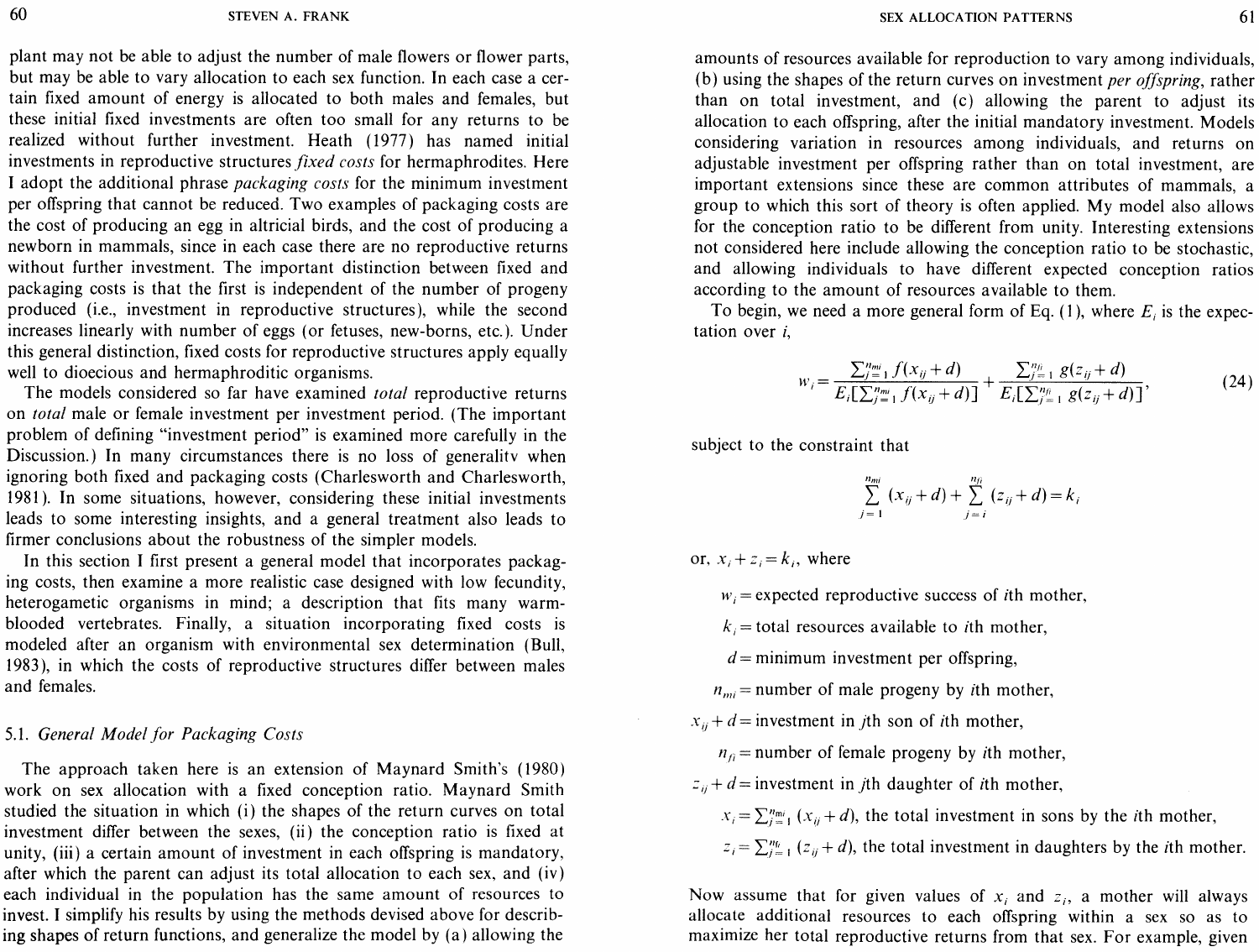a fixed value for  $x_i$ , she will choose values for the set  $\{x_{ii}\}\$  so as to maximize (or take the supremum over)  $\sum_{j=1}^{n_{mi}} f(x_{ij} + d)$ . In symbols,

$$
F(x_i) = \left\{ \max \sum_{j=1}^{n_{mi}} f(x_{ij} + d) | x_i \right\}
$$
  
\n
$$
G(z_i) = \left\{ \max \sum_{j=1}^{n_{li}} g(z_{ij} + d) | z_i \right\}
$$
\n(25)

and

$$
w_i = \frac{F(x_i)}{E[F(x_i)]} + \frac{G(z_i)}{E[G(z_i)]}.
$$
 (26)

With these definitions we can now find the values of  $x_i$  and  $z_i$  that maximize  $w_i$  by the methods used to obtain (3), yielding

$$
\frac{F'(x_i^*)}{E[F(x_i^*)]} = \frac{G'(z_i^*)}{E[G(z_i^*)]} \quad \text{for all } i
$$
\n
$$
n_{mi}d \le x_i^* \le k_i - n_{fi}d
$$
\n
$$
n_{fi}d \le z_i^* \le k_i - n_{mi}d
$$
\n
$$
x_i^* + z_i^* = k_i
$$
\n(27)

which is analogous to (3), and the techniques for finding  $x_i^*$  and  $z_i^*$  from Sections 2 and 3 apply. The optimum allocations to individual offspring are the values  $\{x_{ij}^*\}$  and  $\{z_{ij}^*\}$  that satisfy (25), given  $x_i = x_i^*$  and  $z_i = z_i^*$ . To find the values for males  $\{x_{ij}^*\}$ , the method of LeGrangian mutipliers can be used

$$
h_i = \sum_{j=1}^{n_{mi}} f(x_{ij} + d) - \Omega \left[ \sum_{j=1}^{n_{mi}} (x_{ij} + d) - x_i^* \right] = 0
$$
  

$$
\frac{\partial h_i}{\partial x_{ij}} = f'(x_{ij}^* + d) - \Omega = 0, \qquad j = 1, 2, 3, \dots, n_{mi},
$$

solving,

$$
f'(x_{ij}^* + d) = f'(x_{ir}^* + d), \qquad j \neq r, \qquad j, r = 1, 2, 3, \dots, n_{mi} \tag{28}
$$

subject to the conditions

$$
f''(x_{ij}^* + d) < 0
$$
  

$$
\sum_{i=1}^{n_{mi}} (x_{ij}^* + d) = x_i^*
$$

In order to simplify the development of the argument, let us assume as before that the female return function is linear (see the Appendix) after payment of the packaging cost, *d*, i.e.,  $g(z_{ij} + d) = z_{ij}$ , and hence  $G(z_i) = z_i - n_{fi}d$ . There are two cases to examine. In the first,  $f(d) = 0$  and the shape of  $f(x_{ij} + d)$  is such that  $f'$  is monotone decreasing (Figs. 5A–D). From (28), the values of  $\{x_{ij}^*\}$  are all equal since f is uniquely invertible, and  $f'' < 0$ , i.e.,  $x_{ii}^* = x_{i}^* = (x_i^* / n_{mi}) - d$  for all *j* and *r* (Figs. 5B-D). For the case in which  $n_{mi} = 1$  (Fig. 5A), and the fixed cost *d* is the same for both males and females, the situation is identical to the model studied in Section 3, where  $k_i$ , varies and the shape of the male return function is described by  $t = 1$ ,  $s < 1$ . In this case large departures from a 1:1 population allocation ratio and strong individual-level biases are expected (see Sect. 3). When *d* is small relative to  $x_{ij}$ <sup>\*</sup> (Fig. 5B), the return curve  $F(x_i)$  quickly approaches linearity as  $n_{mi}$  increases, thus resurrecting Fisher's (1930) equal investment theory for the population, and diminishing expected



#### INVESTMENT IN MALES X,

FIG. 5. Returns on male investment when there is a packaging cost, *d,* per offspring, and the shape of the returns for investment in each son is given by  $s=\frac{1}{2}$ ,  $t=1$  (Fig. 4); in *B*,  $(d/x_{ij}^*)=0$ , while in C and D,  $(d/x_{ij}^*)=1$ . Note the rapid approach to linearity as the number of sons per investment period increases, and also that the cutoff point in *C* and *D* for further investment in each son is at the tangent where slope on further male investment equals slope on female investment.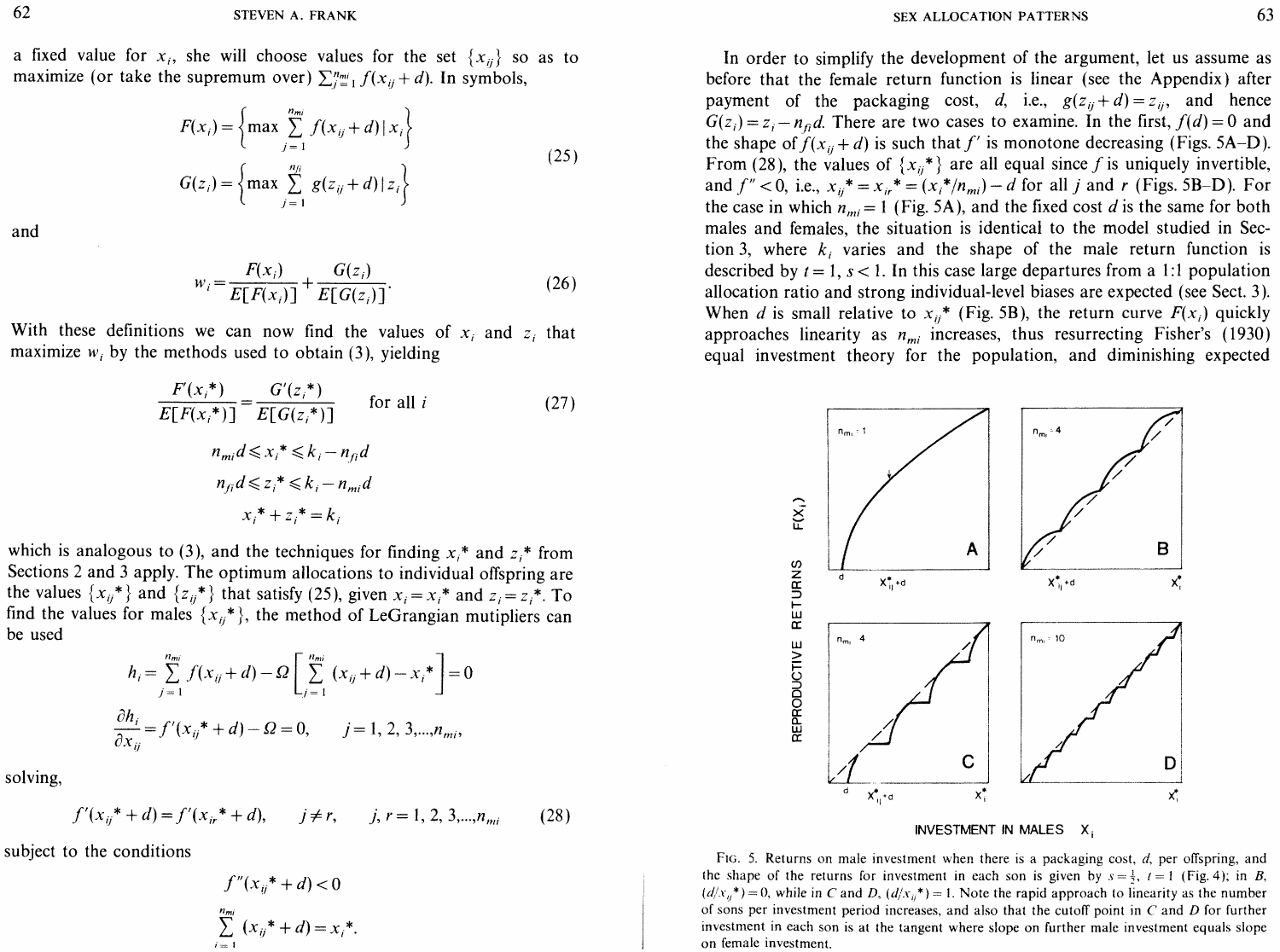individual-level biases. When *d* is a large portion of the investment in each offspring, the approach to linearity is slower (Fig. 5C), but by the time  $n_{mi} = 10$  (Fig. 5D) the return curve is once again very close to linear. This entire argument is essentially the same when  $f(x_{ii} + d)$  is S-shaped (Fig. 1C).

In summary, when the packaging costs are the same for males and females, and  $n_{mi} = n_f = 1$ , then the results of Section 3 apply, and when  $n_{mi}$ and  $n_f$  are large, Fisher's equal investment result is extremely robust (see Discussion for exceptions). When  $n_{mi}$  and  $n_{fi}$  are greater than one, but still small, the problem is more difficult, but quite interesting since this is the situation for many mammals. This case is examined in the next section.

#### 5.2. *An Example for Small Litters*

Consider the simple case in which an organism produces a litter size of four, with  $n_{mi} = n_f = 2$ , and with a fairly long period of parental care. The initial cost of the litter is 4*d*. Assume that when  $k_i < 4d$ , a female fails to reproduce. Define  $k' = k_1 - 4d$ , and standardize  $k'$  so that  $0 < k' \le 1$  and  $k_i = 4d$  corresponds to  $k'_i = 0$ ,  $x'_i = x_i - 2d$  and  $z'_i = z_i - 2d$ , so that  $x'_i$  and  $z'_i$ are male and female investments after packaging costs are paid, and  $x'_i + z'_i = k'_i$ . The returns on investment for the two female littermates are assumed linear,  $G(z_i) = z_i'$ , so there is no need to distinguish how energy is allocated between the two females. Let the returns on male investment for each male littermate be given by  $f(x_{ii})$ , where  $0 \le x_{ii} \le 0.5$ , so that a mother with  $k' = 1.0$  can have enough energy to invest the maximum of 1.0 in her two sons. Define  $f(x_{ii})$  by the beta CDF [see Eq. (4)] on the interval  $[0,0.5]$ , with  $t = 2$ ,  $s = 4$  (Fig. 6).

With these conditions, we can write the reproductive success  $w_i$  of the *i*th mother

$$
w_i(k_i') = [f(x_{i1}) + f(x_{i2})] \left( \frac{E_i(z_i')}{2E_{ij}[f(x_{ij})]} \right) + z_i'
$$
  

$$
x_i' + z_i' = k_i'.
$$
 (29)

There are five regions that need to be considered (Fig. 6), and five strategies of allocation depending on the resources *k;* available

(i) 
$$
k'_i < \lambda
$$
  $x_n = 0$   $x_2 = 0$ ;  $z'_i = k'_i$   
\n(ii)  $\lambda < k'_i < \delta$   $x_n = k'_i$ ;  $x_2 = 0$ ;  $z'_i = 0$   
\n(iii)  $\delta < k'_i < \gamma$   $x_n = \delta$ ;  $x_2 = 0$ ;  $z'_i = k'_i - \delta$  (30)  
\n(iv)  $\gamma < k'_i < 2\delta$   $x_n = k'_i/2$   $x_2 = k'_i/2$ ;  $z'_i = 0$   
\n(v)  $2\delta < k'_i < 1.0$   $x_n = \delta$ ;  $x_n = \delta$ ;  $z'_i = k'_i - 2\delta$ .



FIG. 6. An example when broods are composed of two sons and two daughters, with parameters  $a = 2$ ,  $b = 6$ ;  $s = 4$ ,  $t = 2$ . Families that have resources,  $k'_i$ , less than  $\lambda$ , will invest entirely in daughters (returns shown in dashed line). When  $\lambda < k'_i < \delta$ , investment only in the first son yields the greatest reproductive success (solid curve). When  $\delta < k'_i < \gamma$ , investing  $\delta$  in the first son and  $k_i - \delta$  in daughters is the best reproductive strategy (returns shown in dotdash line). When  $\gamma < k'_i < 2\delta$ , investing  $k'_i/2$  in each son, and nothing in daughters is the best strategy (see text). Finally, when  $k_i > 2\delta$ , greatest returns are achieved by investing  $\delta$  in each son, and  $k'$ –2 $\delta$  in daughters.

At equilibrium we have the following conditions,

(vi) 
$$
f(\lambda)(r/q) = \lambda
$$
  
\n(vii)  $\left(\frac{\partial f(x_{ij})}{\partial x_{ij}}\Big|_{x_{ij}=\delta}\right)(r/q) = 1$   
\n(viii)  $2f(\gamma/2)(r/q) = f(\delta)(r/q) - \delta + \gamma$   
\n
$$
r/q = \frac{E_i(z_i')}{2E_{ij}[f(x_{ij})]}.
$$
\n(31)

The values of  $E_i(z_i)$  and  $2E_{ii}[f(x_i)]$  can be obtained as functions of  $\lambda$ ,  $\delta$ , and  $\gamma$  from conditions (i)-(v), given the PDF of  $k'_i$ ,  $h(k'_i)$ . Assume  $h(k'_i)$  is a beta PDF, as in Eq. (14). Conditions (vi)-(viii) provide three independent equations in the three unknowns  $\lambda$ ,  $\delta$ , and  $\gamma$ .

An example is shown in Fig. 6. The distribution of resources  $h(k)$  is described by a beta PDF with parameters  $a = 2$  and  $b = 6$ ; a distribution with a strong right skew and a mode at  $\frac{1}{6}$  (cf. Fig. 3). The shape for returns on investment in each son is  $f(x_{ij})$ , which is described in this example by a beta CDF with parameters  $s = 4$  and  $t = 2$  (see Fig. 6). Conditions (i)-(v) describe the allocation strategies as a function of  $k'$ , and the returns are given by the ordinate with the greatest height for each value of *k;* in Fig. 6.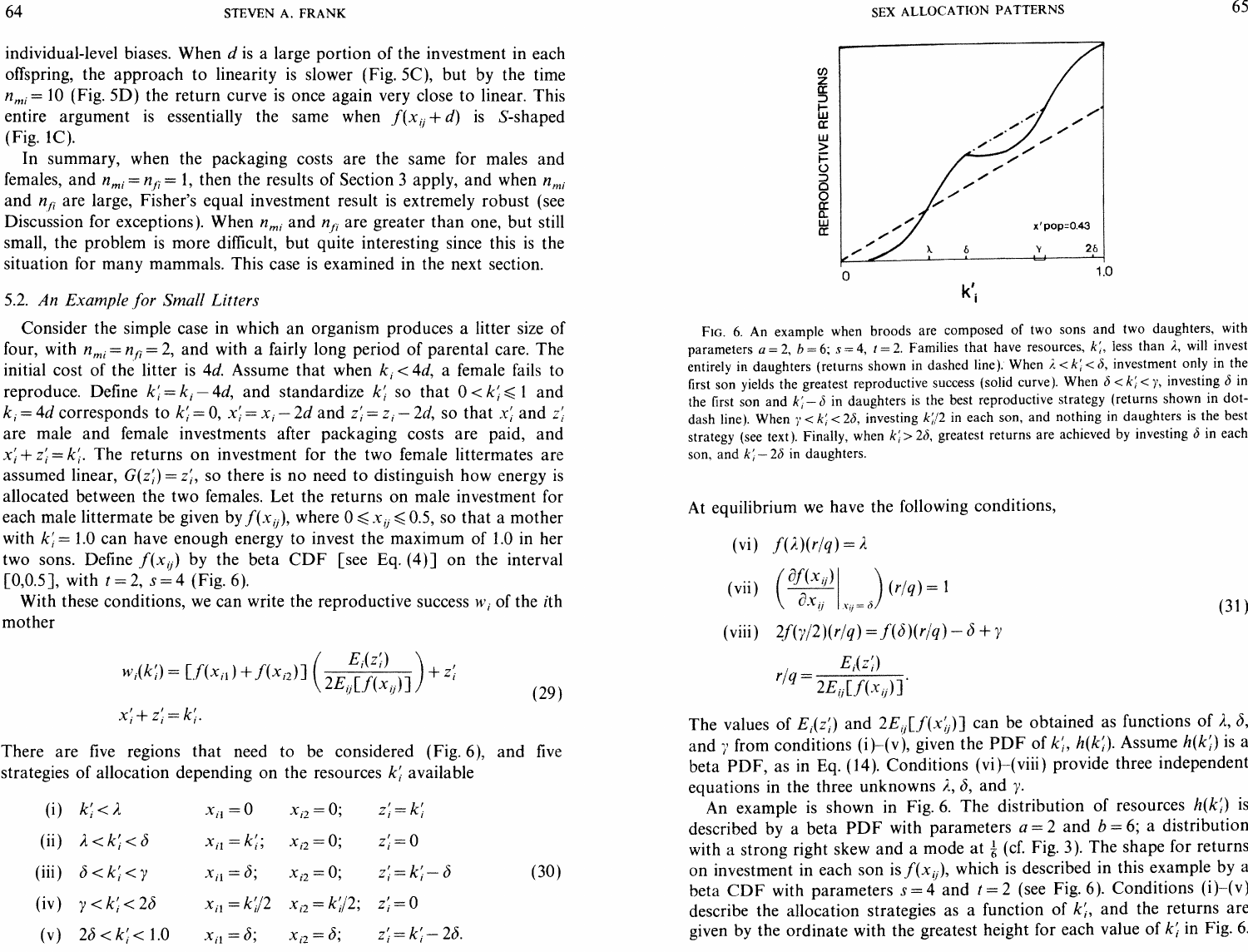To obtain the equilibrium values of  $\lambda$ ,  $\delta$ , and  $\gamma$ , condition (vi) states that at the smallest value of  $k'_i$ , called  $\lambda$ , where the curves cross, the returns on pure female investment,  $\lambda$ , equal the returns on pure male investment,  $f(\lambda)(r/q)$  [see Eq. (29)]. As  $k'_i$  increases past  $\lambda$ , the slope decreases for the returns on pure male investment,  $[\partial f(x_{ii})/\partial x_{ii})](r/q)$ , until further investment in the first son gives returns at a slope of less than one, as described by condition (vii). This point is called  $\delta$ . As  $k'_i$  increases above  $\delta$ , allocating  $\delta$  to the first son and  $k'_{i} - \delta$  to daughters gives the greatest returns (dot-dash line). The dot-dash line crosses the second half of the pure male investment returns curve just before  $\lambda + \delta$ . The intersection occurs before  $\lambda + \delta$  since the returns on pure male investment are greatest when investing  $k/2$  in each son [see Eq. (28)], rather than  $\delta$  in the first and  $k'_{i} - \delta$  in the second as shown in Fig. 6. Condition (viii) describes this intersection at  $k' = \gamma$ .

The results for this example are  $\lambda = 0.34$ ,  $\delta = 0.48$ ,  $\gamma = 0.77$ . Using these values and the distribution for  $h(k_i)$ , the population allocation ratio  $x'_{\text{pop}}$  is 0.43. All of these values, including  $x'_{\text{pop}}$ , are independent of the magnitude of the packaging costs, *d.* But the magnitude of *d* plays two roles. First,  $x'_{\text{pop}}$  is not a true measure of the population allocation ratio, since it ignores initial costs. The true value,  $x_{pop}$ , is given by  $x_{pop} = (x'_{pop} + n_{mi}d)/n$  $[1 + (n_{mi} + n_{fi})d]$ , and taking care to standardize *d* in the same way as x' has been standardized. When *d* is five percent of the maximum value of *k,* in the population, then  $x_{pop}$  is 0.44, or only slightly closer to 0.5. The second role of *d* is more important for applications, since the value of *d* sets the minimum amount of energy required to reproduce, and determines what proportion of the resources available can be allocated to either sons or daughters, and what proportion is set by initial costs. Values of  $\lambda$ ,  $\delta$ ,  $\gamma$ , and  $x'_{\text{pop}}$  are presented as functions of the shapes of  $h(k'_i)$  and  $f(x_{ij})$  in Figs. 7A, B.

#### 5.3. *A Fixed Costs Model*

The assumptions for this section are that sex (gender) is environmentally determined (ESD; Bull, 1983), and that costs of reproductive structures differ between males and females. Imagine a species with ESD in which females brood eggs in brooding chambers, and the costs of these chambers is independent of number of eggs produced. Plausible examples might include plants with a small, fixed number of fruits, or many fish that brood their eggs.

For an individual to reproduce successfully as a female, it must first invest in female reproductive structures (fruits, brood chambers, etc.) which cost  $d_f$ , and the remaining energy  $k_i - d_f$  is invested in offspring. Reproductive returns are zero when  $k_i \leq d_f$ , and returns are  $k_i - d_f$  when this value is greater than zero (i.e., returns are assumed to be linear after the fixed cost



FIG. 7. Exploration of the parameter space for the example in which broods consist of two sons and two daughters. *A*, the distribution of resources,  $k'$ , is varied, with parameters  $a = 2$ ;  $s = 4$ ,  $t = 2$ . *B*, the shape of the male return curve is varied, with  $a = 2$ ,  $b = 6$ ;  $t = 2$ .

is paid). Likewise for males, the fixed cost is  $d_m$ , and returns are  $k_i - d_m$ . Assume that the female reproductive structures are more costly than the male reproductive structures, i.e.,  $d_f > d_m$ . (Since the results are symmetric, this assumption can easily be reversed.) A general picture of this situation is presented in Fig. 8A. When the ith individual has small amounts of resources available for reproduction, it will be favored to reproduce as a male  $(x<sub>i</sub> = 1)$ ; when it has large amounts of resources, it will be favored to reproduce as a female  $(x_i = 0)$ ; and at some point,  $\lambda$ , returns on male and female investment will be equal.

In general, the fitness of the *i*th individual in the population,  $w_i$ , as a function of its resources available for reproduction,  $k_i$ , and its sex,  $x_i$ , is

$$
w_i(k_i x_i) = \begin{cases} 0, & 0 < k_i \le d_m \\ (k_i - d_m) \left( \frac{E[k_i - d_f)(1 - x_i)}{E[(k_i - d_m) x_i]} \right), & d_m < k_i < \lambda \\ k_i - d_f, & \lambda < k_i \le 1. \end{cases}
$$
(32)

If we specify the distribution of resources in the population as 
$$
h(k_i)
$$
, then  
\n
$$
E[(k_i - d_f)(1 - x_i)] = \int_{\lambda}^{1} (k_i - d_f) h(k_i) dk_i
$$
\n(33)  
\n
$$
E[(k_i - d_m) x_i] = \int_{d_m}^{\lambda} (k_i - d_m) h(k_i) dk_i.
$$

To illustrate, let  $h(k_i)$  be a beta PDF with parameters *a* and *b*, as in (14). An example with specific parameter values is shown in Fig. 8A, and part of the parameter space is explored in Fig. 8B. In this case  $x_{\text{pop}}$  always includes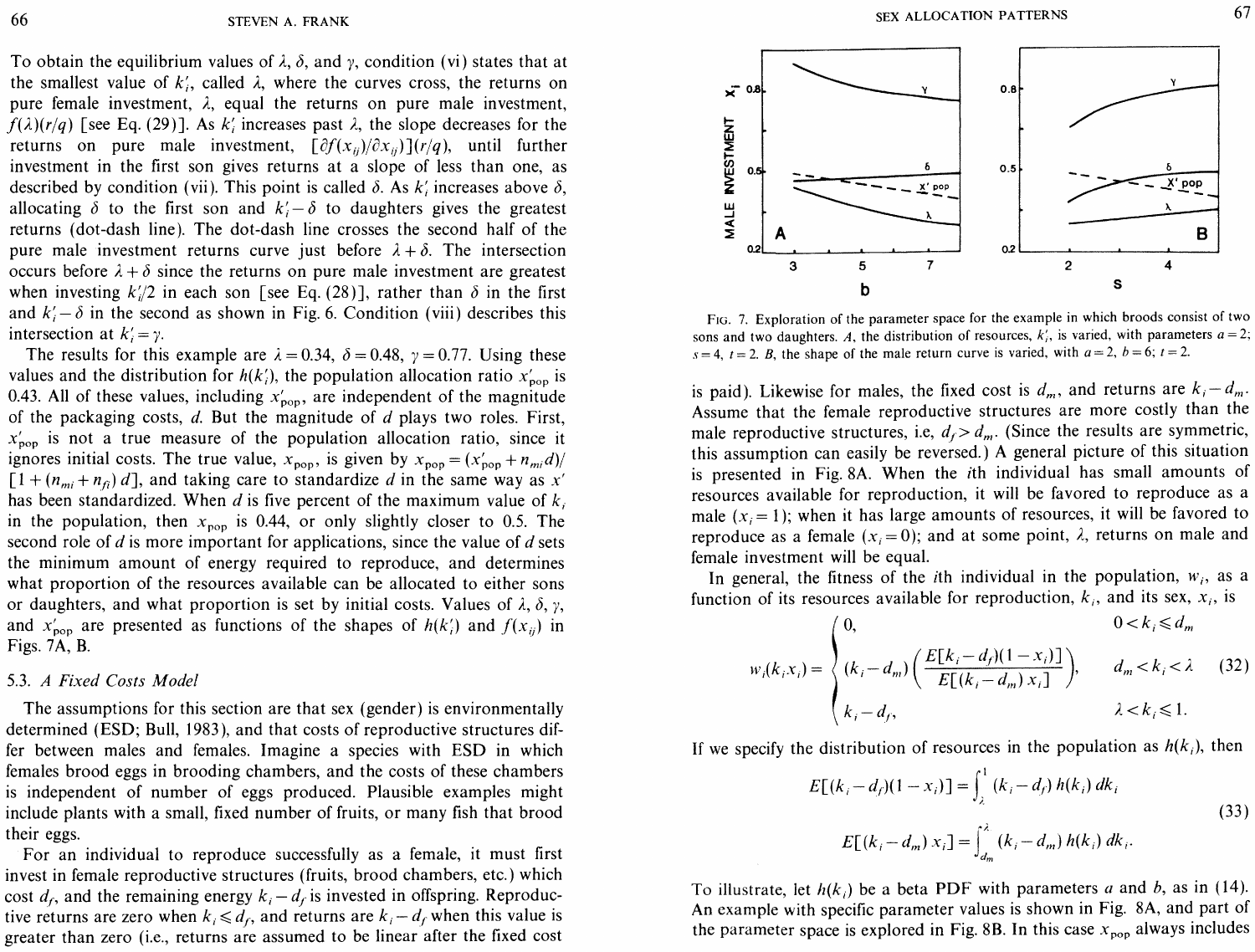

FIG. 8. Fixed costs of reproductive structures differ between the sexes. *A,* a specific example, with  $d_m = 0.02$ ,  $d_f = 0.20$ ,  $a = 2$ ,  $b = 4$ , yielding  $\lambda = 0.45$  and  $x_{pop} = 0.55$ ; and *B*, an exploration of the parameter space, with  $d_m = 0.02$  and  $a = 2$ .

the fixed costs,  $d_m$  and  $d_f$ , since they are unequal and often represent a large fraction of the investment. The most interesting result for the cases studied here is that when  $d_f > d_m$ ,  $x_{\text{pop}}$  is male biased. The magnitude of the population bias depends on the difference  $d_f - d_m$ , i.e, the extent to which the return functions differ for the two sexes.

It would be interesting to know if a male bias in  $x_{\text{pop}}$  always results when  $d_f > d_m$ . From (32) we can see that when  $k_i = \lambda$ ,  $\lambda - d_f =$  $(\lambda - d_m) E(g)/E(f)$ , and since  $d_f > d_m$ , it follows that  $E(g) < E(f)$ . This means that the resources excluding fixed costs allocated to males by the population,  $E(f)$ , is greater than the total resources excluding fixed costs allocated to females,  $E(g)$ . Note that this argument requires that *both f* and *g* be linear, in order for  $E(g)$  and  $E(f)$  to reflect accurately the population allocations. Whether this male bias always holds when fixed costs are included, or when either *f* or *g* are nonlinear, is not presently known. (I thank **P. D.** Taylor for this particular result about the generality of male bias when  $d_f > d_m$ .)

It has been assumed here that the size of the brood chamber does not limit the reproductive potential of a female. Heath (1977) has proposed that a limit in the capacity of brood chambers may explain the distribution of hermaphroditism, since such a fixed limit may make it profitable for an individual to pay the extra fixed costs of male structures and simultaneously reproduce as a male. He suggests that this may explain the observed association between brooding and hermaphroditism (see also Ghiselin, 1969). Since the model presented here does not consider limits on female reproductive potential, it is not directly applicable to Heath's ideas, but could easily be extended to incorporate them. See Charnov (1982) for models of this sort.

#### 6. DISCUSSION

# 6.1. *Defining an Investment Period*

For all models developed in this paper, the reproductive returns on investment are for a single investment period. An *investment period* is the smallest time interval during which patterns of allocation have no effect on relative returns in other intervals; in other words, the interval during which an individual's amount and ratio of allocation has no effect on the difference between the sexes in potential reproductive returns during other time intervals. Consider some examples.

(i) A parasitic hymenopteran lays one egg on each suitable host that it encounters. Whether the egg develops into a male or a female on one host has no effect on the reproductive returns of an offspring laid on another host. The investment period is a single egg-laying bout (cf. Green, 1982), and the energy content of the host is the resource available for that investment period. Thus an egg-laying sequence is a series of independent investment periods.

(ii) High fecundity organisms invest little in each offspring relative to total investment. Examples are fish, insects, and marine invertebrates that lay large clutches of eggs, and do not give parental care. The number of eggs (total investment) and ratio of males to females in the clutch has no effect on the potential difference in returns between male and female investment in future clutches. Thus each clutch of eggs can be treated independently.

(iii) Human females produce one or two offspring at a time over about a 20-yr period. The period of parental investment is long, and it is common for parents to pass resources to adult offspring (e.g., inheritance, dowry, brideprice, etc.). Parents may be viewed as having a nearly fixed amount of resources to divide among their lifetime brood. What is given to one offspring directly reduces the amount of resources available for the others.

(iv) Most large mammals produce a small number of offspring at one time, and the overlap between parental care for one brood and the beginning of the next brood is usually short. However, there are a number of cases in which it is clear that one sex is more costly to rear than the other (Clutton-Brock *et al.,* 1981; Clutton-Brock and Albon, 1982). One example is the greater frequency of skipping the following breeding season after rearing a male offspring in red deer (Clutton-Brock *et al.,* 1981). A complementary example is the longer period until the next birth after rearing a female child in some primates. In these species daughters inherit maternal status in the local band, and often receive high levels of maternal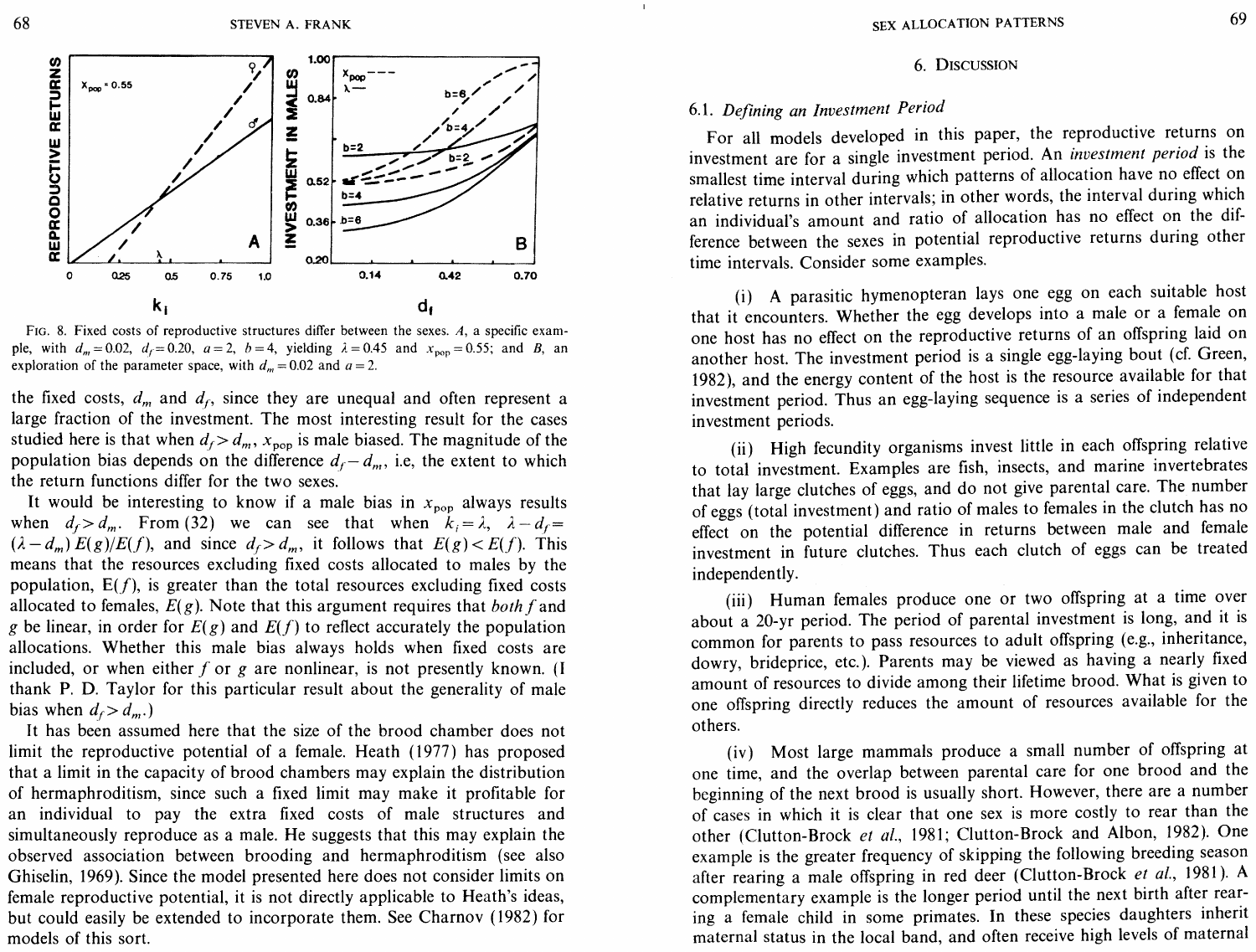investment, while males disperse after weaning, and often receive lower levels of maternal investment (data reviewed in Hinde, 1983). In red deer and these primates there is a negative correlation between the resources expended in one period and the resources available in the next. However, the correlation is weaker than in the human case, where resources given to one offspring are directly taken away from the total resources available for others. So, this situation is best characterized by the transition probabilities describing the amount of resources available and amount expended in one period, and the resources available for future breeding periods. The different methods for analyzing these four types of investment periods are discussed in the following section.

## 6.2. *Robustness of Equal Allocation*

When returns on investment differ between the sexes, Fisher's (1930) equal allocation theory does not hold. To analyze a particular situation, we need to consider (a) the length of an investment period, (b) the male and female return curves per offspring, (c) the number of offspring in an investment period, and (d) the shape of the resource distribution curve. The strong effect that the shape of the resource distribution curve has on individual and population patterns was clearly illustrated in Figs. 4, 7, and 8, and will not be discussed further. The potential magnitude of this effect has not been appreciated before, since it is only apparent within a general quantitative approach.

Competition among male relatives, among female relatives, and inbreeding also affect the allocation ratio by setting the shapes of the return curves, but these effects will not be discussed here since this theory was recently synthesized and the literature reviewed (Taylor, 1981; Charnov, 1982; Nunney, 1985; Frank, 1985, 1986a, b). Also, it is assumed here that control of the sex ratio is by autosomal genes with additive effects only; or equivalently, that the "realized" level of selection is the individual (Hamilton, 1967; Charnov, 1982; Maynard Smith, 1982; Frank, 1983).

*(i) Sequential independent periods of investment and one offspring per period.* Here all that must be considered are the return curves on investment for a single offspring of each sex, and the models of Section 3 (Fig. 4) apply. This situation will often be associated with extreme individual- and population-level biases away from 1:1, since increasing numbers of offspring per period make the return curves more nearly linear (Sect. 5).

*(ii) Sequential independent periods of investment and many offspring per period.* The returns for both males and females will be very close to linear because of the "smoothing" effect of large clutch sizes (Figs. 5A–D). If the fixed and packaging costs are the same for both sexes, and there is no

inbreeding or within-sex competition among relatives, then equal allocation is a very robust prediction, and little individual-level variation is expected. If the fixed or packaging costs differ between the sexes, or clutch size is small, then the models of Section 5 (Figs. 8A, B) apply.

*(iii) Sequential broods and fixed amount of resources for lifetime investment.* The results for this case depend on lifetime brood size. If the lifetime brood is one, then the models for (i) above apply. If the lifetime brood is large, then the models for (ii) above apply. When the lifetime brood size is small, the situation is complex, and both individual- and population-level biases are expected (Sect. 5, Figs. 6. 7). The extent of these biases will be less than for single-offspring broods, since multiple offspring tend to reduce nonlinearities (cf. Figs. 4B and 6).

*(iv) Sequential broods and a negative correlation among amounts of resources available in each period,* described by transition probabilities between amounts available and invested in one period and amount available for the next. Many organisms fall into this category, for which there is no quantitative theory. The Trivers and Willard (1973) hypothesis is a qualitative prediction suggesting that the sex ratio at birth produced by an individual should be skewed in favor of the sex with greater reproductive returns. For example, in a polygynous species a mother in poor condition is predicted to have more daughters, and a mother in good condition more sons. There are data from some species consistent with this hypothesis (Trivers and Willard, 1973), although the existence and ubiquity of a labile birth sex ratio in vertebrates has been questioned (Myers, 1978; Williams, 1979). Nearly all of the species that have been examined to test the Trivers–Willard hypothesis are of the sort that have sequential broods and a negative correlation in resources expended in one period and those available in the next, these species being mostly ungulates and primates. Attempts have been made to compare the population allocation ratios in these species to some quantitative predictions, such as Fisher's (1930) equal allocation theory, but no firm conclusions have been reached (e.g., Clutton-Brock *et al.,* 1981; Clutton-Brock and Albon, 1982). The results from the present paper suggest that these sorts of comparisons are unsatisfactory, since no adequate quantitative theory exists for population allocation in these groups.

# APPENDIX: NONLINEAR RETURNS FOR BOTH SEXES

The models in this paper all assume linearity for returns on investment in one sex, and nonlinearity for the other sex. Here I provide an example of how to approach a problem in which returns are nonlinear for both sexes.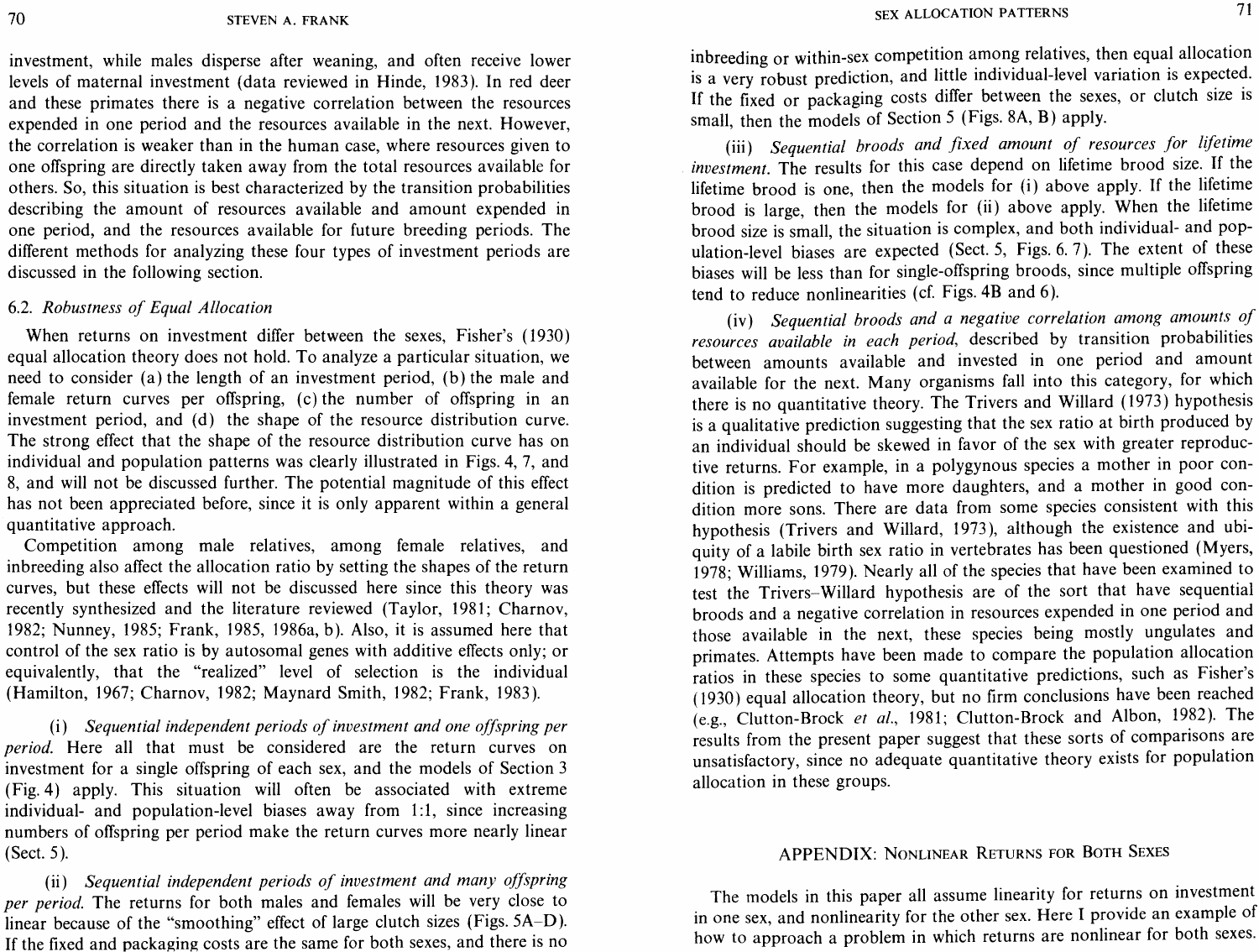In the simplest case, all individuals have the same amount of energy to invest, and at equilibrium all invest  $x^*$  in males and  $1 - x^*$  in females. The equilibrium for this case was shown to be  $[Eq. (3)]$ 

$$
\frac{f'(x^*)}{f(x^*)} = \frac{g'(1-x^*)}{g(1-x^*)}.
$$

If  $f(x^*)$  is a beta CDF with parameters  $s_m$  and  $t_m$ , and  $g(1-x^*)$  is a beta CDF with parameters  $s_f$  and  $t_f$ , then at equilibrium

$$
\frac{(x)^{s_m-1}(1-x)^{t_m-1}}{\int_0^x (q)^{s_m-1}(1-q)^{t_m-1} dq} = \frac{(1-x)^{s_f-1}(x)^{t_f-1}}{\int_0^{1-x} (r)^{s_f-1}(1-r)^{t_f-1} dr}
$$

or, rearranging

g  
\n
$$
(x)^{s_m-t} (1-x)^{t_m-s} = \frac{\int_0^x (q)^{s_m-1} (1-q)^{t_m-1} dq}{\int_0^{1-x} (r)^{s_f-1} (1-r)^{t_f-1} dr}.
$$

This equation can easily be solved by standard numerical techniques. The same general approach can be applied to the models of Sections 3 and 5.

#### **ACKNOWLEDGMENTS**

Discussions with Bobbi Low contributed to the ideas presented in this paper, and Richard Alexander, Peter Smouse, and Peter Taylor gave helpful comments on earlier drafts of the manuscript.

## **REFERENCES**

- BULL, J. J. 1981. Sex ratio evolution when fitness varies, *Heredity,* **46,** 9-26.
- BULL, J. J. 1983. "The Evolution of Sex Determining Mechanisms," Benjamin-Cummings, Menlo Park, Calif.
- CHARLESWORTH, D., AND CHARLESWORTH, B. 1981. Allocation of resources to male and female function in hermaphrodites, *Biol. J. Linn. Soc.* **15,** 57-74.
- CHARNOV, E. L. 1979a. Simultaneous hermaphroditism and sexual selection, *Proc. Natl. Acad. Sci. U.S.A.* **76,** 2480-2484.
- CHARNOV, E. L. 1979b. The genetical evolution of patterns of sexuality: Darwinian fitness, *Amer. Nat.* **113,** 715-734.
- CHARNOV, E. L. 1982. "The Theory of Sex Allocation," Princeton Univ. Press, Princeton, N. J.
- CHARNOV, E. L., LOS-DEN HARTOGH, R. L., JONES, W. T., AND VAN DEN ASSEM, J. 1981. Sex ratio evolution in a variable environment, *Nature (London)* **289,** 27-33.
- CHARNOV, E. L., MAYNARD SMITH, J., AND BULL, J. *J.* 1976. Why be an hermaphrodite? *Nature (London)* 263, 125-126.
- CLARK, A. B. 1978. Sex ratio and local resource competition in a prosimian primate, *Science (Washington, D. C.)* 201, 163-165,
- CLUTTON-BROCK, T. H., ALBON, S. D, AND GUINNESS, F.E. 1981. Parental investment in male and female offspring in polygynous mammals, *Nature (London)* **289,** 487-489.
- CLUTTON-BROCK, T. H., AND ALBON, S. D. 1982. Parental investment in male and female offspring in mammals, *in* "Current Problems in Sociobiology," pp. 223-248, Cambridge Univ. Press. Cambridge.
- ESHEL, 1., AND FELDMAN, M. W. 1982a. On evolutionary genetic stability of the sex ratio, *Theor. Pop. Biol.* **21,** 430-439.
- ESHEL, I., AND FELDMAN, M. W. 1982b. On the evolution of sex determination and the sex ratio in haplodiploid populations, *Theor. Pop. Biol.* **21,** 440-450.
- FISHER, R. A. 1930. "The Genetical Theory of Natural Selection," Oxford Univ. Press (Clarendon), Oxford.
- FRANK, S. A. 1983. A hierarchical view of sex-ratio patterns, *Fl. Entomol.* **66,** 42-75.
- FRANK, S. A. 1985. Hierarchical selection theory and sex ratios. II. On applying the theory, and a test with fig wasps, *Evolution* 39, 949-964.
- FRANK, S. A. 1986a. Hierarchical selection theory and sex ratios. I. General solutions for structured populations, *Theor. Pop. Biol.* **29,** 312-342.
- FRANK, S. A. 1986b. The genetic value of sons and daughters, *Heredity* **56,** 351-354.
- GHISELIN, M. T. 1969. The evolution of hermaphroditism among animals, *Quart. Rev. Biol.* 44, 189-208.
- GRAFEN, A. 1984. Natural selection, kin selection and group selection, *in* "Behavioural Ecology" (J. R. Krebs and N. B. Davies, Eds.), pp. 62-86, Sinauer, Sunderland, Mass.
- GREEN, R. F. 1982. Optimal foraging and sex ratio in parasitic wasps, *J. Theor. Biol.* **95,** 43-48.
- HAMILTON, W. D. 1967. Extraordinary sex ratios, *Science (Washington, D. C.)* **156,** 477-488.
- HEATH, D. J. 1977. Simultaneous hermaphroditism: Cost and benefit, *J. Theor. Biol.* 64, 363-373.
- HINDE, R. A. 1983. "Primate Social Relationships: An Integrated Approach," Blackwell, Oxford.
- MACARTHUR, R. H. 1965. Ecological consequences of natural selection, *in* "Theoretical and Mathematical Ecology" (T. H. Waterman and H. Morowitz, Eds.), pp. 388-397, Blaisdell, New York.
- MAYNARD SMITH, J. 1980. A new theory of sexual investment, *Behay. Ecol. Sociobiol.* 7, 247-251.
- MAYNARD SMITH, J. 1982. "Evolution and the Theory of Games," Cambridge Univ. Press.Cambridge.
- MYERS, J. H. 1978. Sex-ratio adjustment under food stress: maximization of quality or numbers of offspring, *Amer. Nat.* **112,** 381-388.
- NUNNEY, L. 1985. Female-biased sex ratios: Individual or group selection? *Evolution* 39, 349-361.
- SHAW, R. F., AND MOHLER, J. D. 1953. The selective advantage of the sex ratio, *Amer. Nat.* **87,** 337-342.
- TAYLOR, P. D. 1981. Intra-sex and inter-sex interactions as sex determinants, *Nature (London)* 291, 64-66.
- TAYLOR, P. D. 1985. A general mathematical model for sex allocation, *J. Theor. Biol.* **112,** 799-818.
- TRIVERS, R. L., AND WILLARD, D. E. 1973. Natural selection of parental ability to vary the sex ratio, *Science (Washington, D. C.)* **179,** 90-92.
- UYENOYAMA, M. K., AND BENGTSSON, B. 0. 1979. Towards a genetic theory for the evolution of the sex ratio, *Genetics* 93, 721-736.